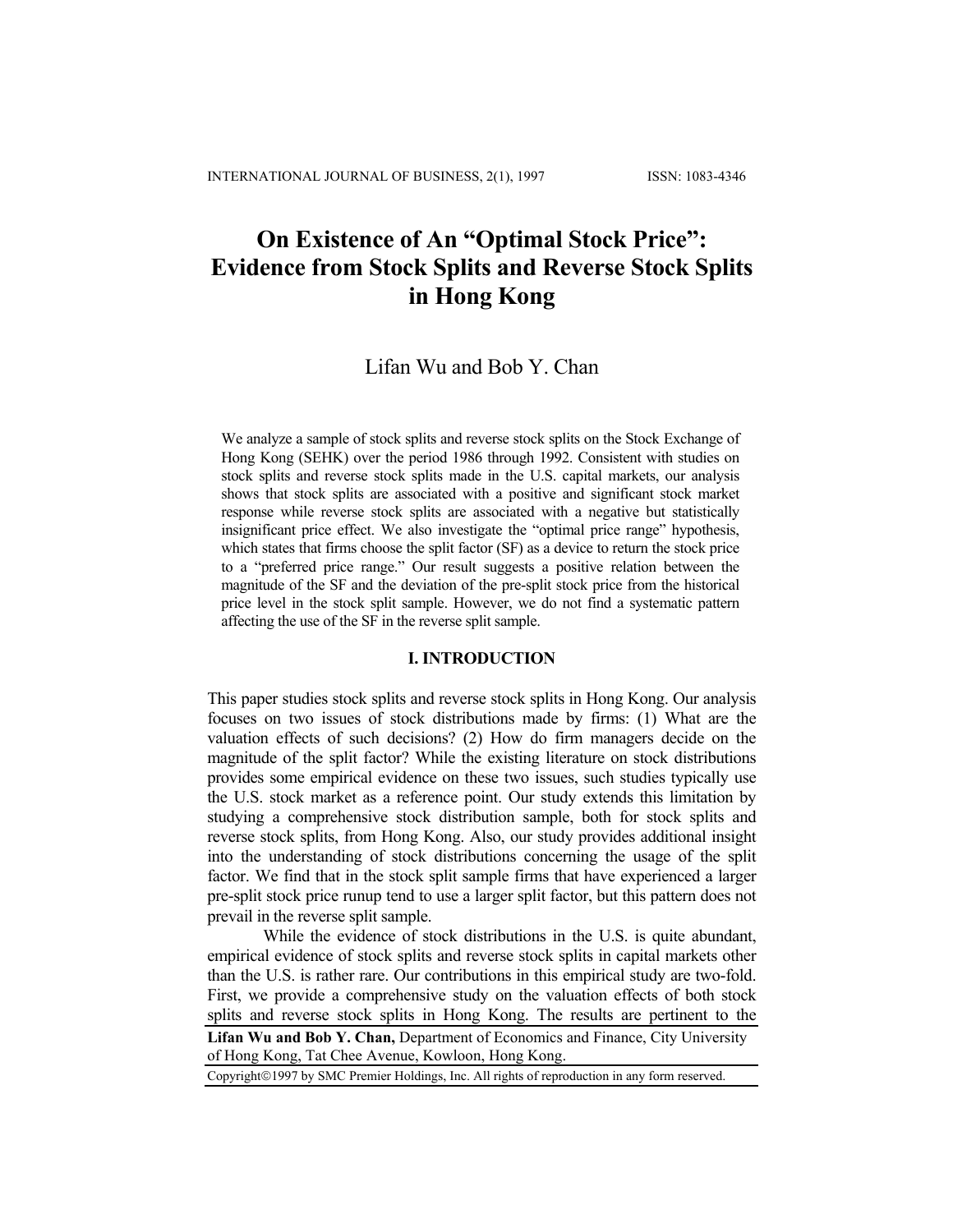understanding of stock distributions because firms use stock distributions quite extensively, and Hong Kong firms have the discretion on the size per round lot after the split.<sup>1</sup> We find a positive and significant stock market reaction to the announcement of a stock split and a neutral reaction on the effective (ex-) date. For the reverse stock split sample, we find a negative abnormal return both on the announcement date and on the effective date. However, the negative returns are not statistically significant.

 Our second contribution concerns the issue of why firm managers choose to initiate stock distributions. We extend the "optimal stock price" hypothesis proposed by Lakonishok and Lev [8] and examine how firm managers utilize the split factor in stock distributions. In particular, we empirically test whether the split factor is related to the deviation of the pre-split price from the historical average price, the industry average price, and the market average price. We find in the stock split sample that the ratio of the pre-split price to the historical price of the firm is a prominent factor in explaining cross-sectional differences in the split factor. However, we do not observe any systematic pattern of the split factor usage in the reverse split sample.

 The remainder of the paper is organized as follows. Section II provides a brief review of the literature on capital market reactions to stock distributions and the usage of the split factor. Section III describes the data used in this paper. Section IV presents empirical results on valuation effects of stock splits and reverse stock splits, and Section V analyzes the adoption of the split factor by firms announcing stock distributions. Finally, Section VI provides a discussion of the results and offers conclusions.

## **II. LITERATURE REVIEW**

A stock split (or forward split) is an event in which the firm decides to divide each share of stock into a multiple of one share. Conversely, a reverse stock split is an event in which a number of shares is combined into one new share. Unlike the selling of new shares, which is limited by the total number of authorized but not yet issued shares, stock splits and reverse stock splits typically have no limitation on their usage.2 In theory, stock distributions are merely "cosmetic" changes in the equity, which should impose no economic significance to shareholders. The major reason that stock splits and reverse stock splits catch the attention of financial economists is that studies have repeatedly documented an "abnormal" capital market reaction to these events as a contradiction to the theoretical prediction. Grinblatt, Masulis, and Titman [7] study a sample of stock splits and report a positive abnormal return of 3.3% over the two-day event window surrounding the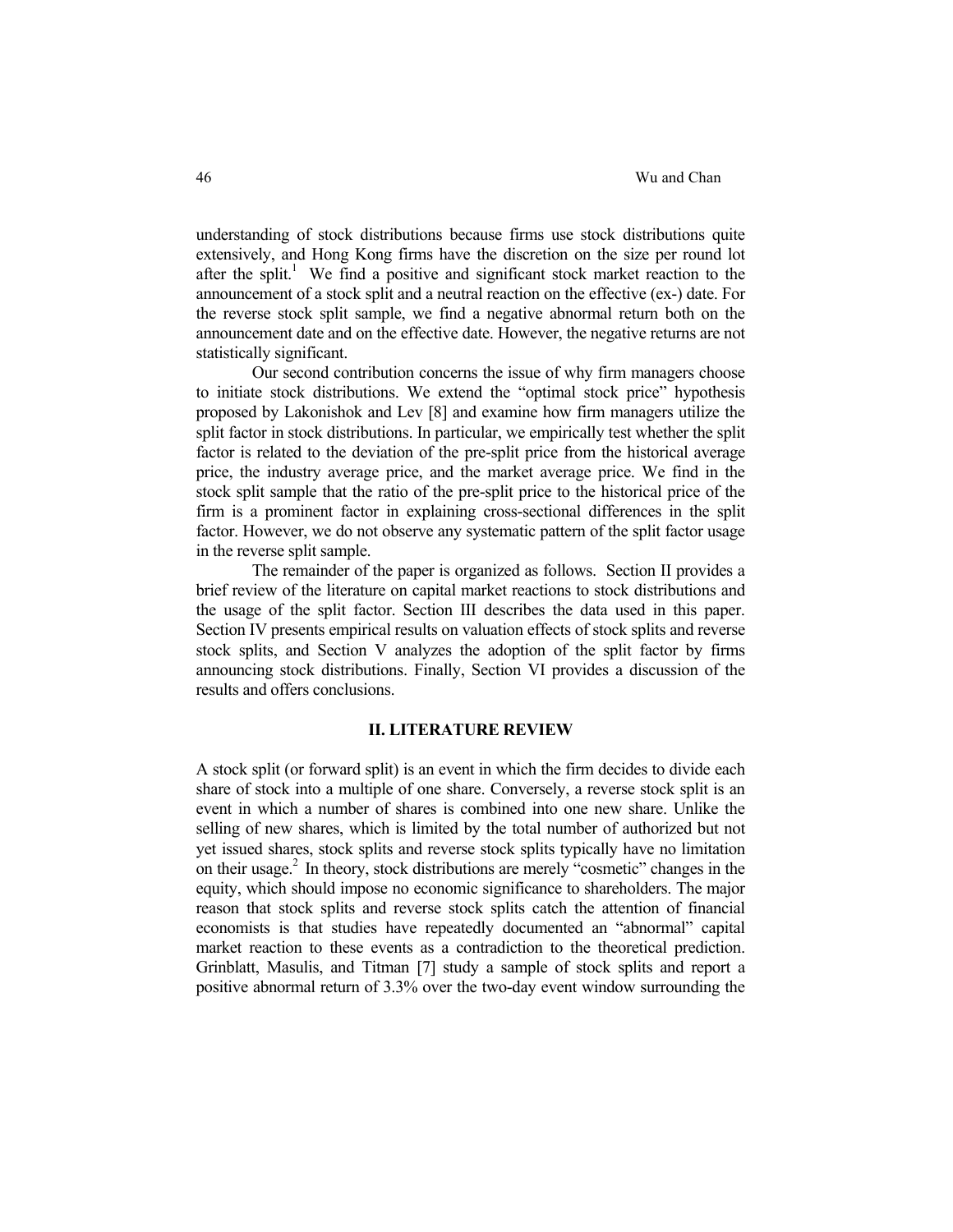announcement. This result is verified in later studies, including those by Lamoureux and Poon [9].

 The significant stock market reactions to the announcements of stock splits are difficult to explain since firm managers seem to be able to decide both the direction (i.e., forward or reverse split) and the magnitude (i.e., the split factor) at will. While some studies ([2, 10]) suggest that stock distributions can serve as a signalling device, the economic content of such signals is ambiguous.<sup>3</sup> Moreover, the signalling argument of stock distribution lacks theoretical support since there is no apparent signalling cost in either stock splits or reverse stock splits.

 A plausible reason for firms to initiate stock distributions is the intention of firm managers to maintain the stock price at a "preferred" trading range. Rather than signalling a higher firm value, the firm may seek a "clientele" of potential shareholders. If investors infer, at least in part, the firm type from the prevailing level of stock price, firm managers may have incentives to keep the stock price within a target band and "adjust" the level of share price through stock splits (when the stock price has increased significantly) or through reverse stock splits (when the stock price has decreased significantly).<sup>4</sup> Lakonishok and Lev  $[8]$  (hereafter LL) hypothesize that firms prefer a long-run average price and that firm managers adopt the market average price and the industry average price as indicators of the long-run price target. LL find in their sample of stock splits that the magnitude of the split factor is positively related to the ratio of the pre-split share price to these two variables.

## **III. SAMPLE DESCRIPTION**

We collected from the *Fact Book* published by the Stock Exchange of Hong Kong (SEHK) all stock splits and reverse stock splits completed for the period 1986 through 1992. The *Fact Book* covers financing activities and capital changes in Hong Kong-listed companies. We excluded from our sample stock distributions in the form of stock dividends. In Hong Kong, publicly listed companies use stock dividends (also called bonus shares) extensively. Stock dividends are typically announced concurrently with earnings announcements and are reported separately in the *Fact Book*. We included in our sample only stock splits but not stock dividends.<sup>5</sup> Our sample consisted of 67 stock splits and 29 reverse stock splits.<sup>6</sup> The exchange regulation in Hong Kong imposes no limitation on the usage of either stock splits or reverse stock splits. While Peterson and Peterson [11] point out that price limitations imposed by the AMEX and the NMS of the NASDAQ induce some firms to initiate "non-discretionary" reverse splits, such restrictions are not found in the Hong Kong stock market.

 Announcement dates of the stock distributions were collected from the *Securities Bulletin* published by the SEHK. Company names, effective dates, and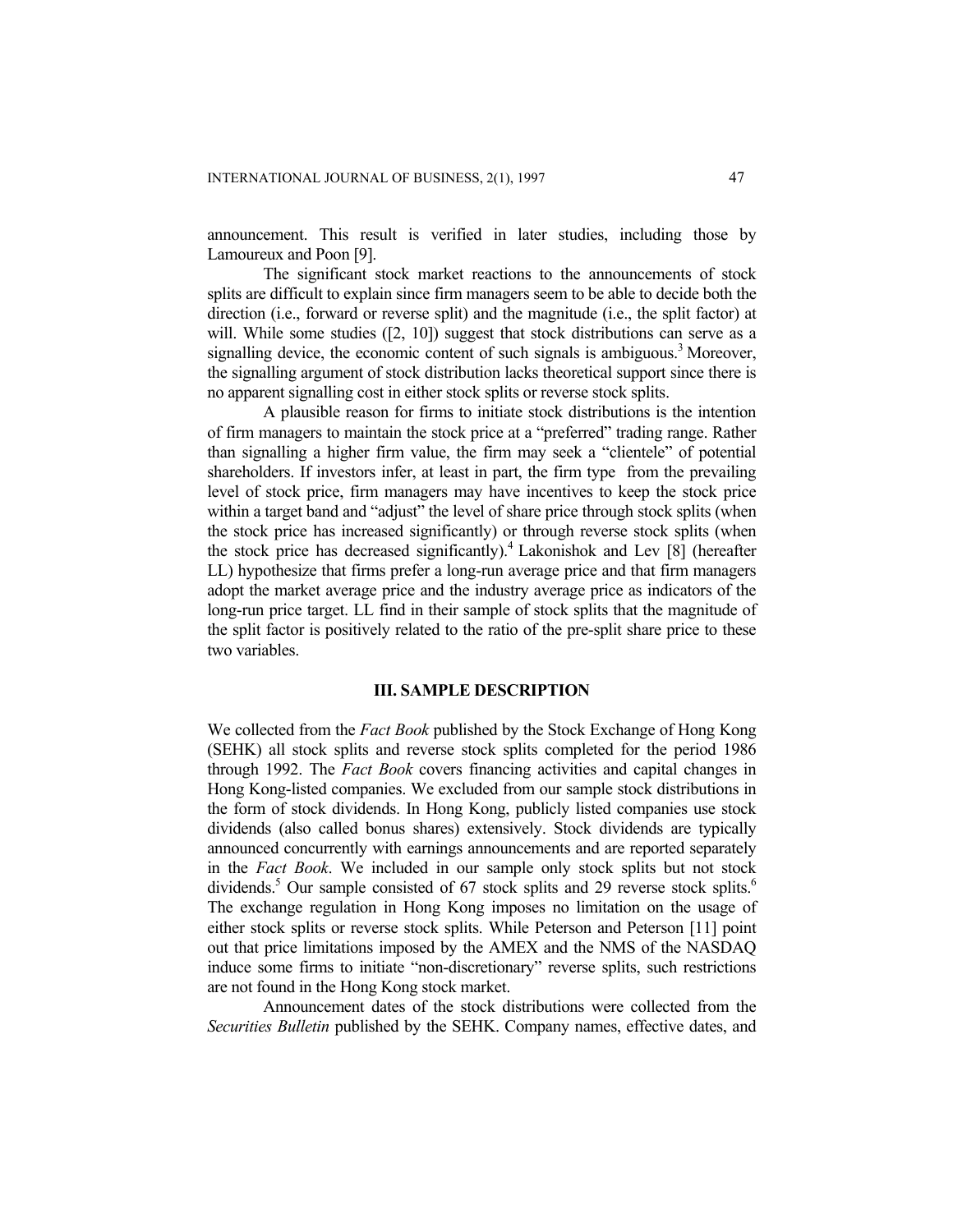split factors were collected from the *Fact Book* and verified using the *Securities Bulletin*. We searched the *Fact Book* for confounding events around the announcement dates that might impose valuation effects on the splitting stock. We excluded the observations that had announcements of earnings, dividends, rights issues<sup>7</sup>, and mergers and acquisitions. Our sample of "pure" stock distributions covered 33 stock splits and 26 reverse stock splits. Finally, daily stock returns, the market return, trading volume, and bid-ask spreads were obtained from the PACAP database compiled by the University of Rhode Island.

Table 1 presents some descriptive statistics of the sample. The table shows the distribution of stock splits and reverse stock splits made in each of the event years. When one looks at the distribution of the whole sample, stock splits do not appear clustered around a short period of time during the sample period or around a particular state of market condition. $8$  For the reverse stock splits sample, 14 reverse splits (48.3%) were made in 1992. Other than this, reverse splits were also fairly evenly spread. Table 1 also shows the distribution of the split factor (SF). We define the SF as the number of new shares after the split per original share. For example, a "4-for-1" split will have a split factor of 4. For the reverse split sample, the SF is in the form of a fraction of one: a "1-for-4" split will have a split factor of ¼. For the stock split sample, the largest number of firms chose to have 2-for-1 splits. Twenty-one splits (31.3%) were made with a split factor of 2. Also, 4-for-1 splits and 5-for-1 splits appeared to be popular, accounting for 16 splits (23.9%) and 17 splits (25.4%), respectively. Nine 10-for-1 splits (13.4%) were made, while there was only one 5-for-2 split. A split factor exceeding 10 was rarely used. The sample shows the adoption of one 20-for-1 split and two 50-for-1 splits. For the reverse split sample, the most popular types are the 1-for-5 split and the 1-for-4 split. These two types account for 11 splits  $(37.9\%)$  and 8 splits  $(27.6\%)$ , respectively. There were five 1-for-10 splits; and there was one of each of the 1 for-2, 1-for-6, and 1-for-15 types. Similar to the forward split sample, a split factor less than  $\frac{1}{20}$  was rare. Only two observations fit in this category.

# **Table 1. Sample Description**

This table reports sample descriptive statistics of stock splits and reverse stock splits in the Hong Kong stock market from the period of April 1986 through December 1992. The whole sample refers to the sample of all forward (reverse) splits. The pure sample refers to the sample of forward (reverse) splits excluding concurrent events such as announcements of earnings, dividends, and rights issues. Split Factor is defined as the number of new shares per original share after the split.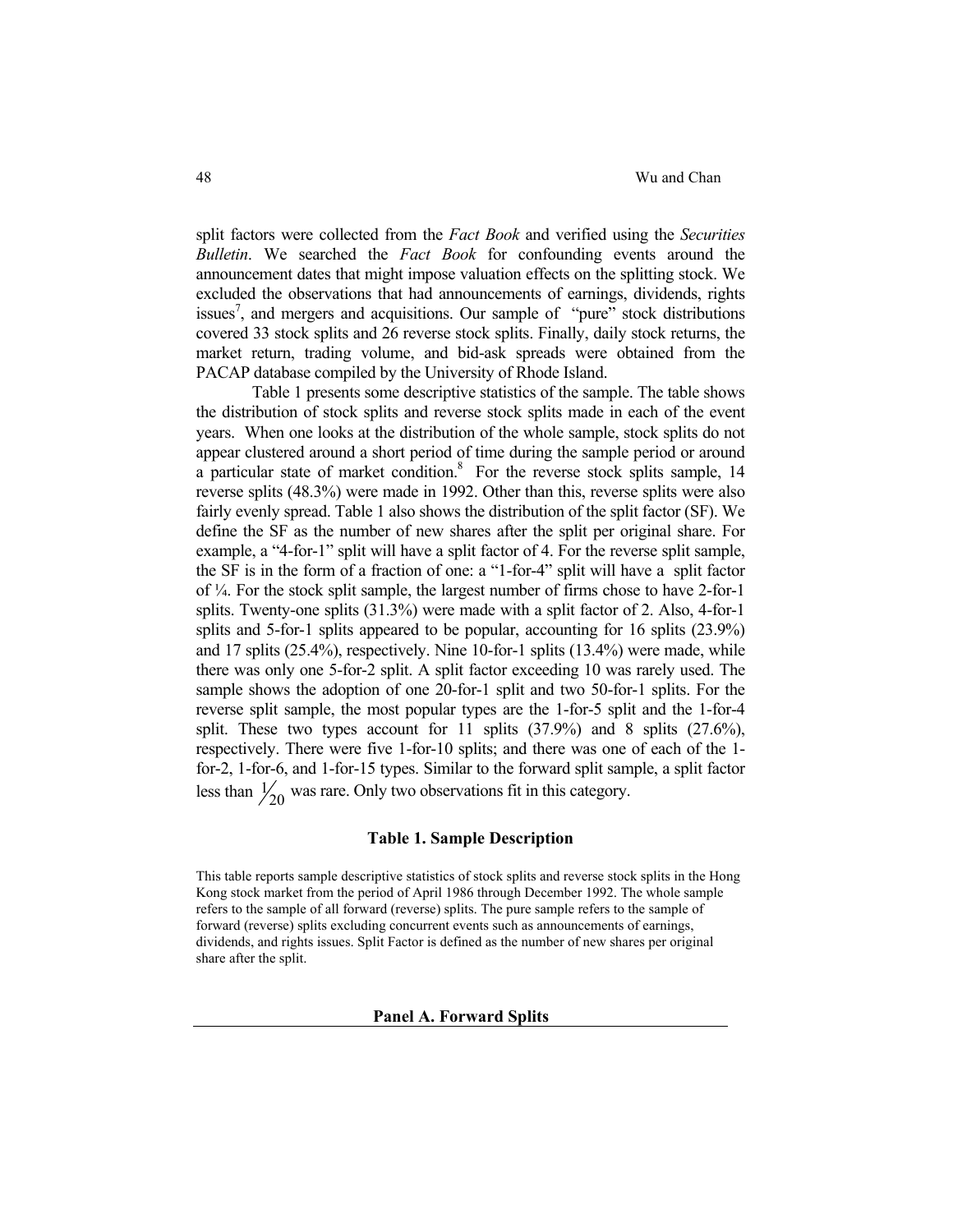|               |       |                |          |   | <b>Split Factor</b> |          |          |   |          |
|---------------|-------|----------------|----------|---|---------------------|----------|----------|---|----------|
| Year of Split |       | $\mathbf{2}$   | 2.5      | 4 | 5                   | 10       | 20       |   | 50 Total |
| 1986          | Whole | $\theta$       | $\Omega$ | 0 |                     | $\theta$ | $\theta$ | 0 |          |
|               | Pure  | 0              | 0        | 0 | 0                   | 0        | 0        | 0 |          |
| 1987          | Whole | 6              | 0        | 5 | 11                  | 5        | 0        | 0 | 27       |
|               | Pure  | 2              | 0        |   | 4                   | 2        | 0        |   | 9        |
| 1988          | Whole | 4              | 0        |   | $\overline{2}$      |          | 0        | 2 | 14       |
|               | Pure  | 2              | 0        | 3 |                     |          | 0        |   | 8        |
| 1989          | Whole | $\Omega$       | 0        | 4 | 0                   |          | 0        |   |          |
|               | Pure  | 0              | 0        | 3 | 0                   |          | 0        |   |          |
| 1990          | Whole |                |          | 0 | 3                   | 2        |          |   | 14       |
|               | Pure  | 3              | 0        | ∩ | 2                   | 2        |          |   | 8        |
| 1991          | Whole | 2              |          |   | 0                   | 0        | 0        |   |          |
|               | Pure  |                |          |   | 0                   | 0        | 0        |   |          |
| 1992          | Whole | $\overline{c}$ | 0        |   | 0                   | 0        | 0        |   |          |
|               | Pure  | 2              |          |   |                     |          |          |   |          |

# **Panel B. Reverse Splits**

|               |       |          |          |                |          | <b>Split Factor</b> |   |                |              |
|---------------|-------|----------|----------|----------------|----------|---------------------|---|----------------|--------------|
| Year of Split |       |          | 1/4      | 1/5            | 1/6      | 1/10                |   | 1/15 < 1/20    | <b>Total</b> |
| 1986          | Whole | $\theta$ | $\Omega$ |                | $\theta$ |                     | 0 | 0              |              |
|               | Pure  | $\Omega$ |          |                | 0        |                     | 0 |                |              |
| 1987          | Whole | 0        | 0        | 2              | 0        |                     | 0 |                |              |
|               | Pure  | 0        |          | $\overline{2}$ | 0        |                     | 0 |                |              |
| 1988          | Whole | 0        |          | 2              | 0        | 0                   | 0 |                |              |
|               | Pure  | 0        |          | 2              | 0        | $\theta$            | 0 |                |              |
| 1989          | Whole | 0        |          | 0              | 0        | $\theta$            | 0 |                |              |
|               | Pure  | 0        |          |                | 0        | 0                   | 0 |                |              |
| 1990          | Whole | 0        |          | 0              | 0        | $\theta$            | 0 |                |              |
|               | Pure  | 0        |          |                | 0        | $\theta$            | 0 |                |              |
| 1991          | Whole | 0        |          | 5              | 0        | $\theta$            | 0 | $\overline{2}$ |              |
|               | Pure  | 0        |          | $\mathcal{E}$  |          | $\theta$            | 0 |                |              |
| 1992          | Whole |          |          |                |          | 3                   |   |                | 14           |
|               | Pure  |          |          |                |          | 3                   |   |                | 14           |

 Table 2 summarizes the distribution of share prices before and after the stock distribution. For the stock split sample (Panel A), the largest category of pre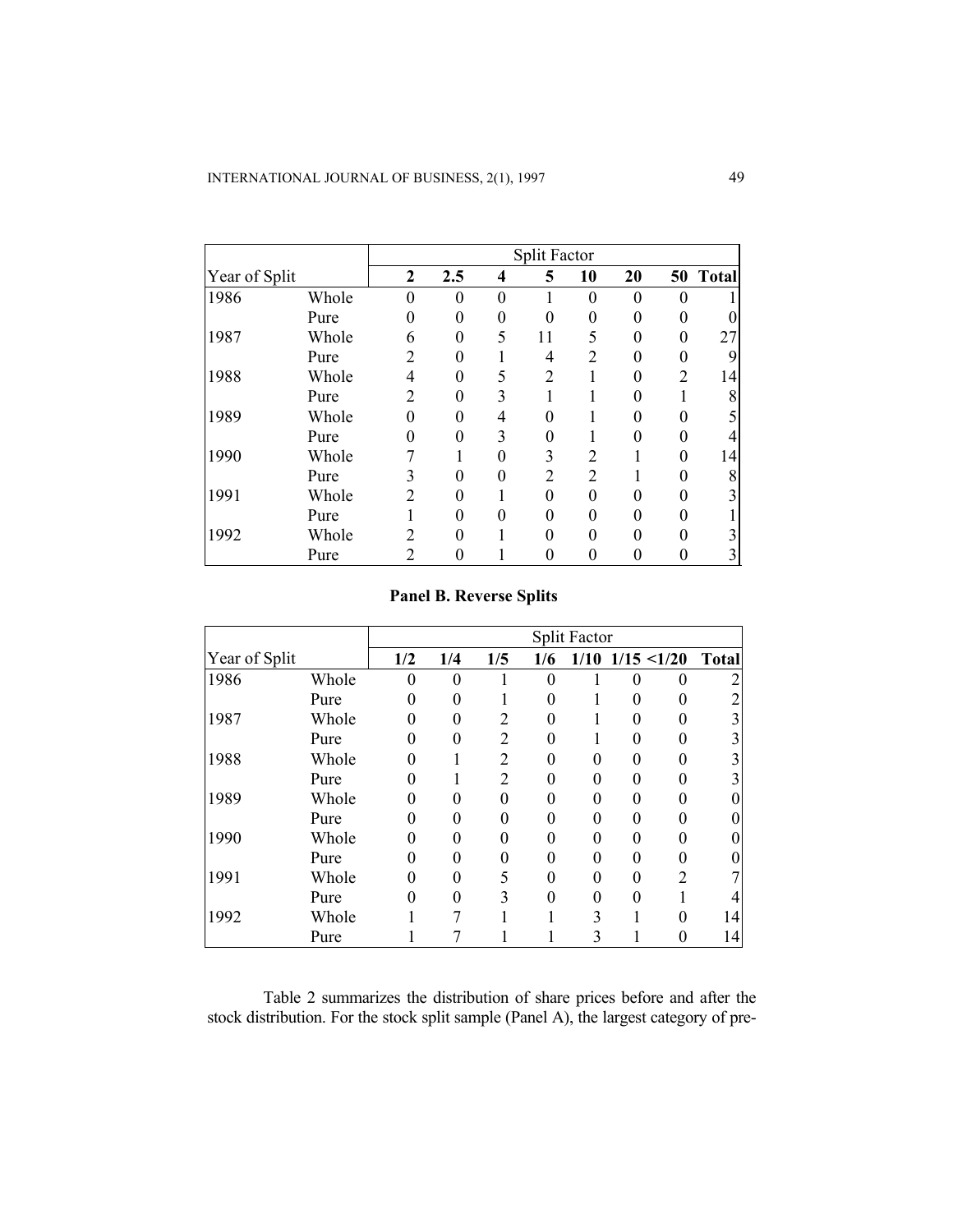split stock price ranges is from HK\$3.01 to HK\$10. This category accounts for 29 observations (43.28%). The next two categories are above the HK\$20 group and the group of HK\$1.01 to HK\$3, accounting for 18 observations (26.86%) and 13 observations (19.4%), respectively. After the split, the largest group of price range is HK\$1.01 to HK\$3, accounting for 31 observations (46.27%), followed by below HK\$1, representing 17 observations (25.37%) and HK\$3.01 to HK\$10, representing 12 observations (17.91%). Interestingly, more than two-thirds of the splitting firms adjust their post-split stock price to below HK\$3; and almost all of the firms have a post-split price of less than HK\$10.

 Panel B of Table 2 shows the pre-split and post-split distributions of stock price for the reverse split sample. A majority of firms in this sample has a pre-split price of less than HK\$1 (23 splits or 79.3%). After the reverse split, the leading groups in the number of observations are, respectively, the HK\$1.01 to HK\$3 group (15 splits or 51.7%) and the group from HK\$3.01 to HK\$10. Together, Panels A and B of Table 2 suggest that firms might use the stock split and the reverse stock split to adjust the stock price to a "target" zone.

# **Table 2. Price Distribution of Pre- and Post- Share Prices**

This table reports the summary statistics about price distribution before and after forward (reverse) splits during the period of April 1986 through December 1992. The whole sample refers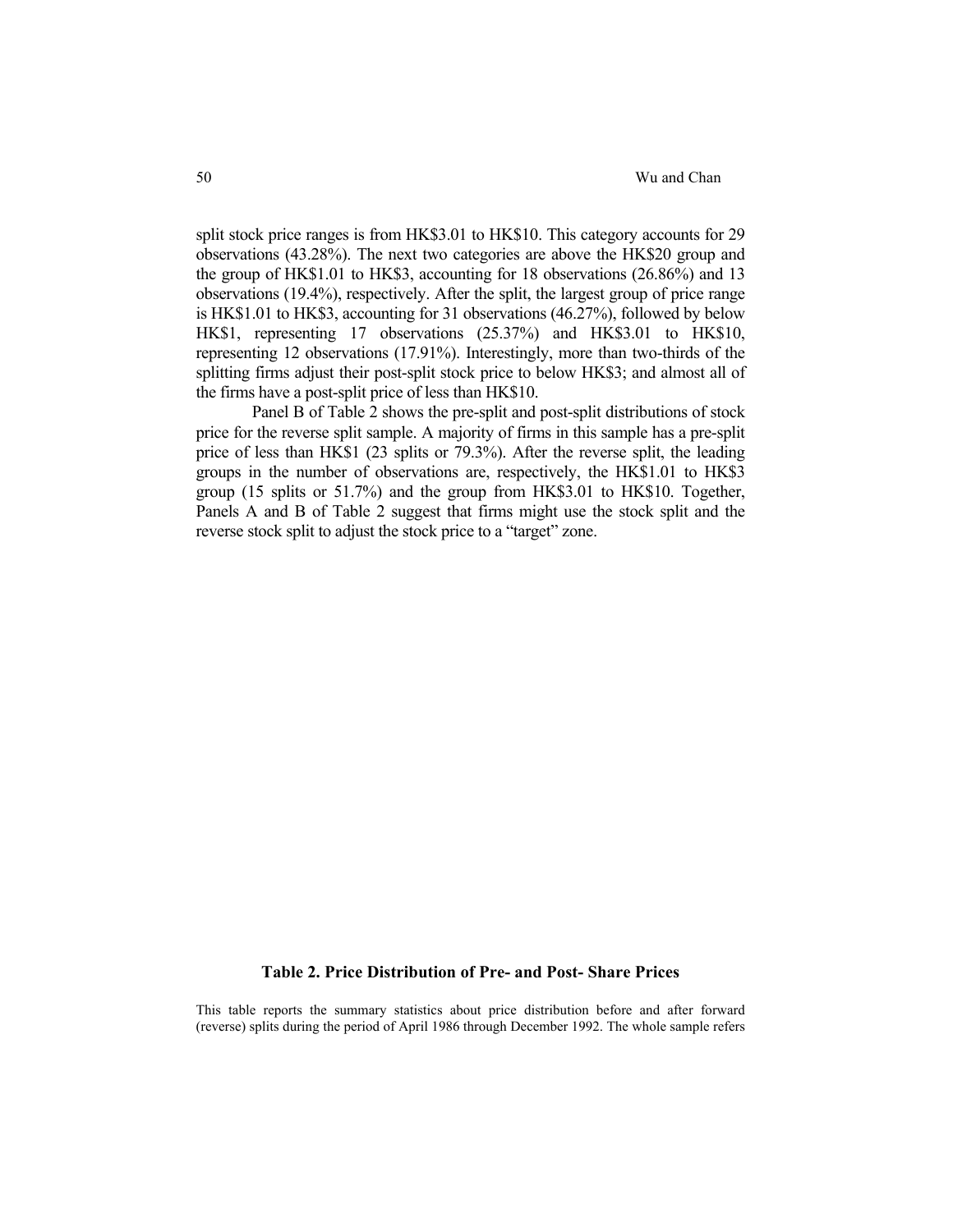to the sample of all forward (reverse) splits. The pure sample refers to the sample of forward (reverse) splits excluding concurrent events such as announcements of earnings, dividends, and rights issues. Share price (p) is in terms of the Hong Kong dollar (HK\$) and the official exchange rate of the HK\$ against the U.S. dollar (US\$) is HK\$  $7.8 =$  US\$ 1.

# **Panel A. Forward splits**

| Price Range     |       | Pre-split | Post-split |
|-----------------|-------|-----------|------------|
| P < 1           | Whole |           |            |
|                 | Pure  |           | 9          |
| $1 < P \leq 3$  | Whole | 13        | 31         |
|                 | Pure  | 5         | 17         |
| $3 < P \le 10$  | Whole | 29        | 12         |
|                 | Pure  | 20        | 5          |
| $10 < P \le 20$ | Whole | 6         |            |
|                 | Pure  | 2         | 2          |
| 20 < P          | Whole | 18        | 0          |
|                 | Pure  |           |            |

# **Panel B. Reverse splits**

| Price Range     |       | Pre-split | Post-split    |
|-----------------|-------|-----------|---------------|
| $P \leq 1$      | Whole | 23        | 4             |
|                 | Pure  | 21        | 4             |
| $1 < P \leq 3$  | Whole | 4         | 15            |
|                 | Pure  | 3         | 14            |
| $3 < P \le 10$  | Whole | 2         | 8             |
|                 | Pure  | 2         | 6             |
| $10 < P \le 20$ | Whole |           | 2             |
|                 | Pure  |           | $\mathcal{D}$ |
| 20 < P          | Whole |           | $\mathbf{0}$  |
|                 | Pure  |           |               |

# **IV. VALUATION EFFECTS**

To study the valuation effects of stock splits of Hong Kong firms, we employed the market model [4] to calculate the abnormal return in our sample period. The estimation period covers two calendar years dating back from the last trading date of the year previous to the event date. The method of estimating the market model parameters is similar to that used by Vijh [12], which studies the ex-date effects of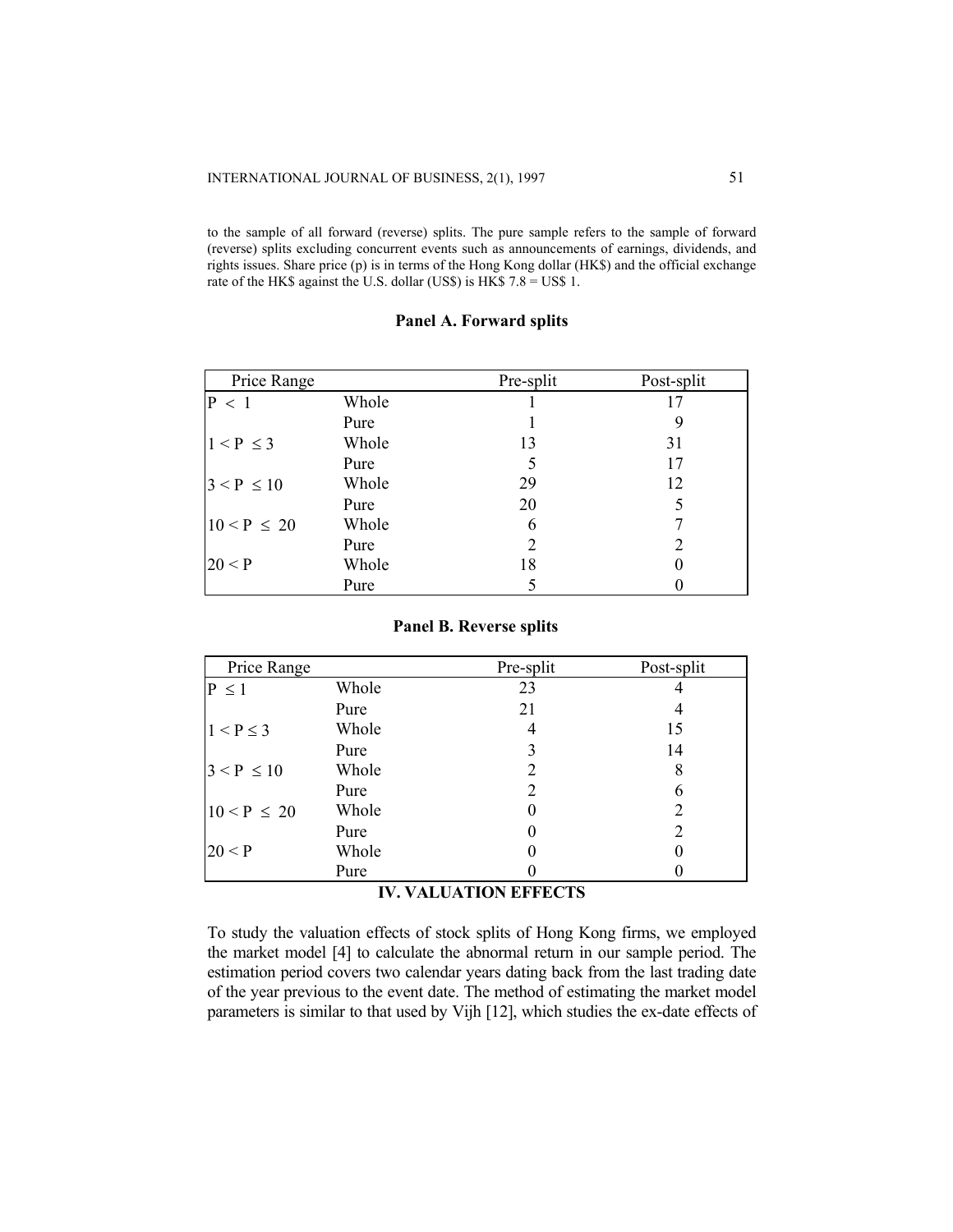corporate spin-offs and mergers. The daily abnormal returns (AR) are expressed as follows,

$$
AR_{it} = r_{it} - \mathcal{S}_i - \mathcal{F}_i r_{mt}
$$
 (1)

where  $AR_{it}$  is the abnormal return for security i on day t,

 $r<sub>mt</sub>$  is the normal return for the SEHK equally weighted index on day t,

 $r_{ir}$  is the normal return for security i on day t, and

 $\hat{\mathbf{\mathcal{S}}}_i$  and  $\hat{\mathbf{\mathcal{S}}}_i$  are intercept and slope estimators from the market model.

For each event date t, the average of the AR for all firms is calculated to yield the average abnormal return (AAR):

$$
AAR_t = \frac{1}{n} \sum_{i=1}^{n} AR_{it}
$$
 (2)

For an event window of p days, the cumulative abnormal return  $(CAR_n)$ is calculated as the aggregate of each of the p ARs for the event window:

$$
CAR_{p} = \sum_{t=1}^{p} AAR_{t}
$$
 (3)

where  $t=1$  is defined as the first day in the event window.

Finally, the t-statistic (t) for the AAR and the CAR is calculated as follows:

$$
t_{AAR} = \frac{AAR}{SD_{AAR}}
$$

$$
t_{CAR} = \frac{CAR}{SD_{CAR}}
$$
(4)

where  $SD<sub>AAR</sub>$  and  $SD<sub>CAR</sub>$  are, respectively, estimated standard deviations over the event date and the sample period as defined by Brown and Warner [4].

Our event studies cover both the announcement date and the effective (ex- ) date. In the case of announcements, the event date (Day 0) is identified as the date of announcement as reported in the *Securities Bulletin*. Similarly, the event date for the ex-date is the effective date of the stock distribution as reported by the *Securities Bulletin*. We calculated the raw return, the cumulative raw return, the abnormal return, the cumulative abnormal return, and the t-value of the event-date abnormal return for the period beginning 20 days before the event to 20 days after the event day.

# **Stock Splits**

Table 3 presents estimations of the market model parameters obtained for our estimation period. Table 4 shows the event study results on both the announcement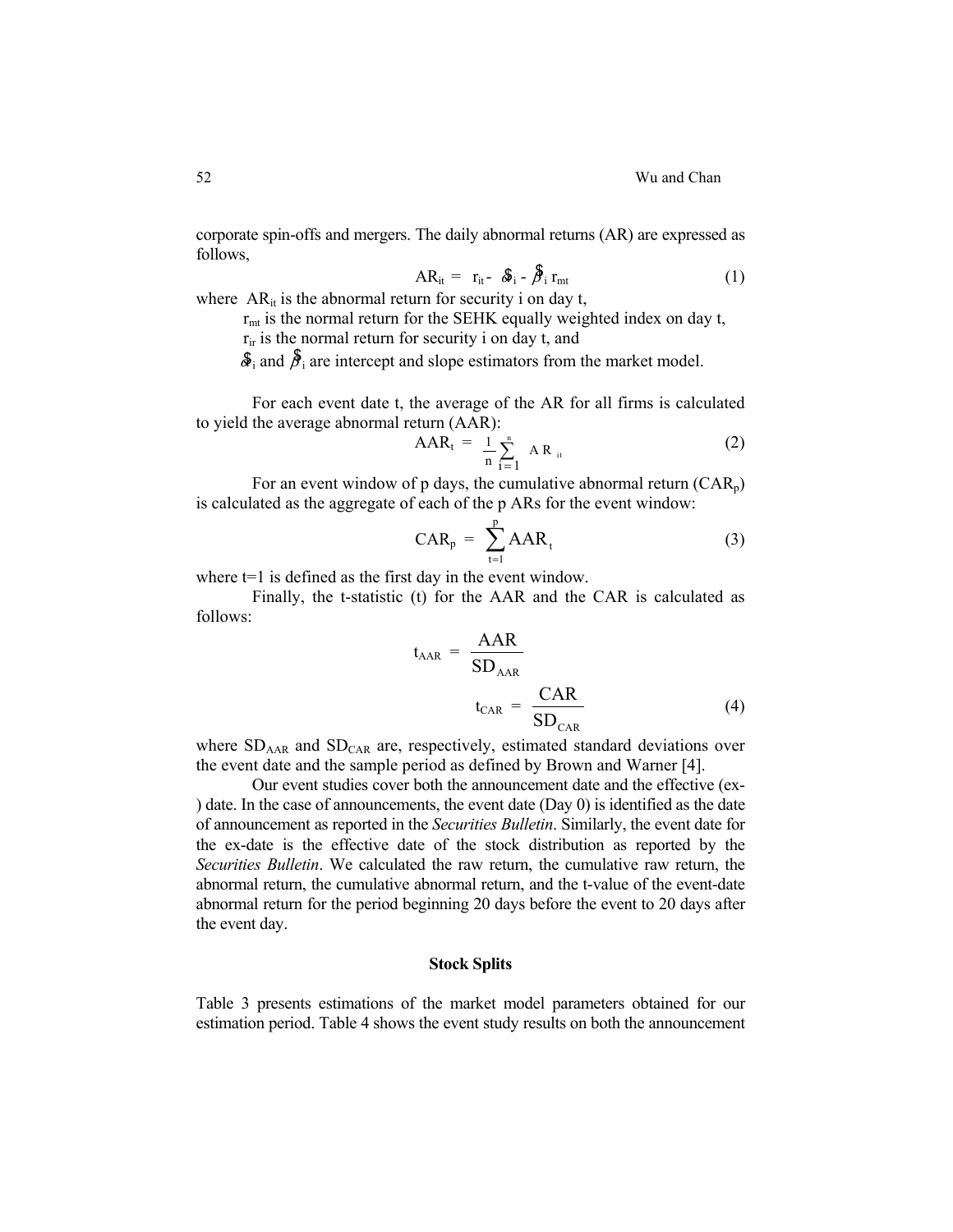date and the ex-date of the sample of 33 "pure" stock splits, which are not affected by other events that might affect the market reactions to the splits. Panel A of Table 4 shows that over the pre-announcement period (Day -20 through Day -5) the average splitting stock experiences a significant runup in stock price.<sup>9</sup> The average cumulative raw return of the sample is 7.71%, and the average cumulative market model return is -26.6%. The raw return sustains a slight upward drift, but the market model return turns significantly negative. This result suggests that the firms in our sample announce their stock splits when the stock return and the general stock market are performing well. This result is consistent with the observations done on the U.S. stock splits [6].

#### **Table 3. Estimated Parameter Values of the Market Model**

Estimated parameter values of the market model,  $r_{it} = \mathcal{F}_{i} + \mathcal{F}_{i}$  i<sub>rmt</sub> +  $\varepsilon_{it}$ , are for 33 forward split stocks and 26 reverse split stocks over the estimation period covering two calendar years dating back from the last trading day of the year previous to the announcement date.  $r_{it}$  is the return on stock i on day t,  $r_{mt}$  is the market return, and  $\varepsilon_{it}$  is the residual return.  $\delta_i$  and  $\delta_j$  are estimated values for the model.

| Variable | Mean (STD)         | Median | Percentage of<br>Significance | Average Adj. $R^2$ |
|----------|--------------------|--------|-------------------------------|--------------------|
| α        | 0.0076<br>(0.0030) | 0.0022 | 28%                           | 0.2506             |
|          | 1.3696<br>(0.4187) | 1.0018 | 76%                           |                    |

Panel A of Table 4 shows that over the 3-day event window from Day -1 through Day 1, using the market model, abnormal returns are 9.0%, 8.5%, and 0.7%, respectively. The t-values show that the abnormal returns for Days -1 and 0 are highly significant (t-values equal 1.77 and 2.01, respectively). Together, the 3 day event period shows an 18.2% market model abnormal return. This positive return, however, is largely reversed in the following three trading days. The abnormal returns in the period Day 2 through Day 5 are -5.1%, -5.8%, -2.6%, respectively. All three returns are statistically significant (t-values are -4.80, -5.51, and -2.51, respectively). These three post-announcement days together account for a negative abnormal return of 13.5%. After Day 4, there does not appear to be a significant change in the return patterns of the sample firms.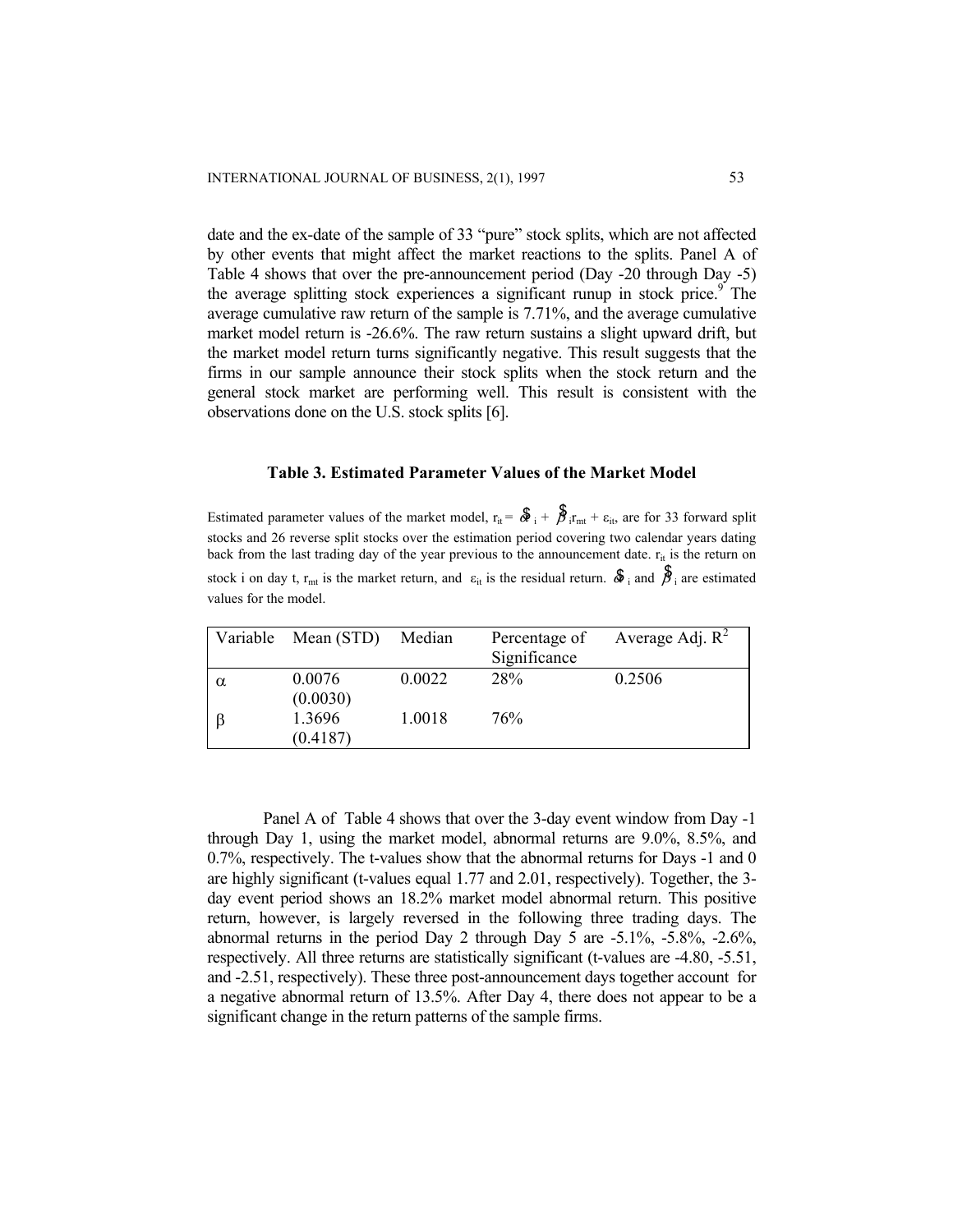Panel B of Table 4 shows the event study results of the pure stock split sample using the ex-date as the event date. Prior to the ex-date, there appears to be positive cumulative returns for both the cumulative raw return and the cumulative abnormal return. However, significant negative abnormal returns are recorded following the ex-date. It ends up with a -15% cumulative abnormal return for whole sample period. This result is probably due to the downward drift in stock returns after the announcement date, which is included in the pre-event period. Over the 3-day event window, the abnormal returns are -0.2%, -0.8%, and 1.6%, respectively. The overall 3-day abnormal return is 0.7%. Only the return in Day 1 is significant at 10%. Overall, the result does not suggest a positive market reaction on the ex-date. This result is in contrast to the positive ex-date abnormal return documented by Grinblatt et al. [7]. Figure 1 illustrates the cumulative raw return and the cumulative abnormal return for the stock split sample.

# **Table 4. Market Model Abnormal Returns of Stock Splits for the Pure Sample**

Results for the event-study model,  $AR_{it} = r_{it} - \alpha_i - \beta_i r_{mt}$ , are for 33 forward split stocks over the period 20 days before and 20 days after event dates (e.g., the announcement date and ex-date). The various returns are calculated as follows: Column 2, average of daily raw returns (RR) across the events; Column 3, cumulative average raw returns from Day -20 to  $\tau$ , CRR  $=\sum_{t=-20} R_{t}$ ; Column 4, average of daily abnormal returns (AAR) across the events; Column 5, standard deviation for AR; Column 6, cumulative average abnormal return from Day -20 to τ, re CAR $\tau = \sum_{t=-20}^{5}$  *AAR<sub>t</sub>*; Column 7, t-value t<sub>(AR)</sub> = AAR<sub>t</sub>/SD, where SD is the estimated standard τ deviation of adjusted returns over the comparison period.

| Event         |               | Average Cumulative Average Standard Cumulative |           |        |                                    | t-value     |
|---------------|---------------|------------------------------------------------|-----------|--------|------------------------------------|-------------|
| Date          | Raw           | Raw                                            |           |        | <b>Abnormal Deviation Abnormal</b> |             |
|               | <b>Return</b> | Return                                         | Return    |        | Return                             |             |
| $-20$ to $-5$ | 0.0771        | 0.0771                                         | $-0.2660$ | 0.1077 | $-0.2660$                          | $-2.4690**$ |
| $-4$          | 0.0202        | 0.0973                                         | 0.0109    | 0.0060 | $-0.1575$                          | $1.7956**$  |
| $-3$          | 0.0118        | 0.1091                                         | 0.0101    | 0.0084 | $-0.0561$                          | $1.2141*$   |
| $-2$          | 0.0211        | 0.1302                                         | 0.0140    | 0.0061 | 0.0837                             | 2.2938**    |
| $-1$          | 0.0417        | 0.1718                                         | 0.0896    | 0.0050 | 0.1733                             | 1.7748*     |

**Panel A. Around announcement date**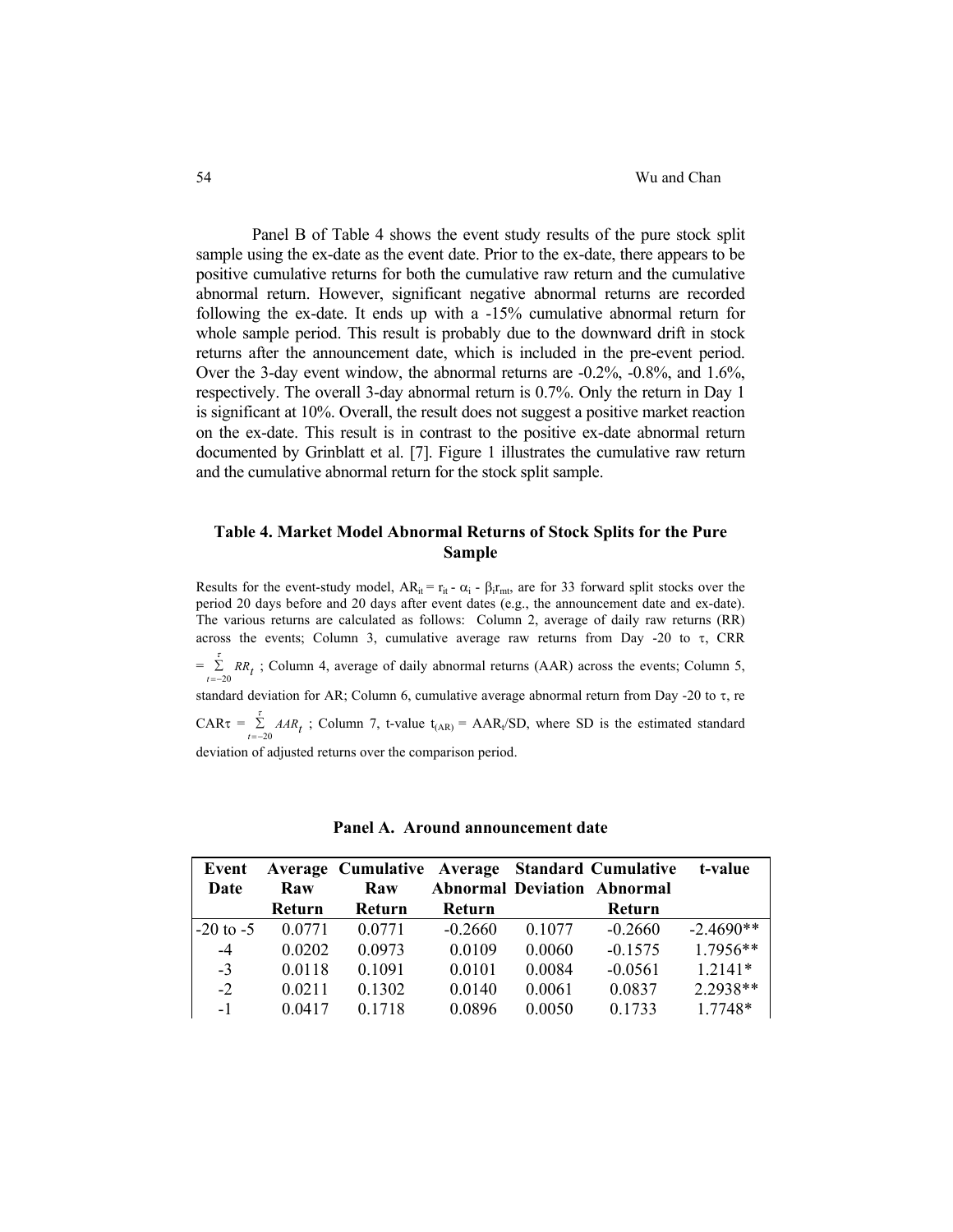INTERNATIONAL JOURNAL OF BUSINESS, 2(1), 1997 55

| 0             | 0.0283    | 0.2001 | 0.0848    | 0.0040 | 0.2580    | $2.0146**$   |
|---------------|-----------|--------|-----------|--------|-----------|--------------|
|               | $-0.0003$ | 0.1998 | 0.0074    | 0.0104 | 0.2655    | 0.7123       |
| 2             | $-0.0048$ | 0.1950 | $-0.0513$ | 0.0026 | 0 2 1 4 2 | $-48034***$  |
| $\mathcal{F}$ | $-0.0176$ | 0.1774 | $-0.0580$ | 0.0010 | 0.1562    | $-5.5072***$ |
| 4             | $-0.0137$ | 0.1638 | $-0.0262$ | 0.0011 | 0.1300    | $-2.4876**$  |
| 5 to 20       | $-0.0126$ | 0.1512 | $-0.0092$ | 0.0084 | 0.1208    | -1 0981      |

**Panel B. Around ex-date** 

| Event          |           | <b>Average Cumulative</b> |           |        | <b>Average Standard Cumulative</b> | t-value       |
|----------------|-----------|---------------------------|-----------|--------|------------------------------------|---------------|
| Date           | Raw       | Raw                       |           |        | <b>Abnormal Deviation Abnormal</b> |               |
|                | Return    | Return                    | Return    |        | Return                             |               |
| $-20$ to $-5$  | 0.0050    | 0.0050                    | 0.0349    | 0.1352 | 0.0349                             | 0.2581        |
| $-4$           | 0.0009    | 0.0059                    | $-0.0070$ | 0.0071 | 0.0279                             | $-0.9807$     |
| $-3$           | 0.0030    | 0.0089                    | 0.0280    | 0.0072 | 0.0559                             | 3.8682***     |
| $-2$           | 0.0127    | 0.0215                    | $-0.0437$ | 0.0990 | 0.0122                             | $-4.4277***$  |
| $-1$           | $-0.0021$ | 0.0195                    | $-0.0018$ | 0.0095 | 0.0104                             | $-0.1899$     |
| 0              | $-0.0109$ | 0.0086                    | $-0.0079$ | 0.0094 | 0.0025                             | $-0.8422$     |
| 1              | 0.0227    | 0.0313                    | 0.0162    | 0.0087 | 0.0187                             | 1.8433*       |
| $\overline{2}$ | $-0.0152$ | 0.0161                    | $-0.1282$ | 0.0095 | $-0.1095$                          | $-13.4155***$ |
| 3              | 0.0054    | 0.0215                    | $-0.1408$ | 0.0096 | $-0.2503$                          | $-14.7077***$ |
| 4              | 0.0103    | 0.0318                    | 0.0960    | 0.0100 | $-0.1543$                          | 9.6153***     |
| 5 to 20        | $-0.0191$ | 0.0127                    | 0.0003    | 0.0006 | $-0.1540$                          | 0.5143        |

\* Denotes significance at the 10 percent level.

\*\* Denotes significance at the 5 percent level.

\*\*\* Denotes significance at the 1 percent level.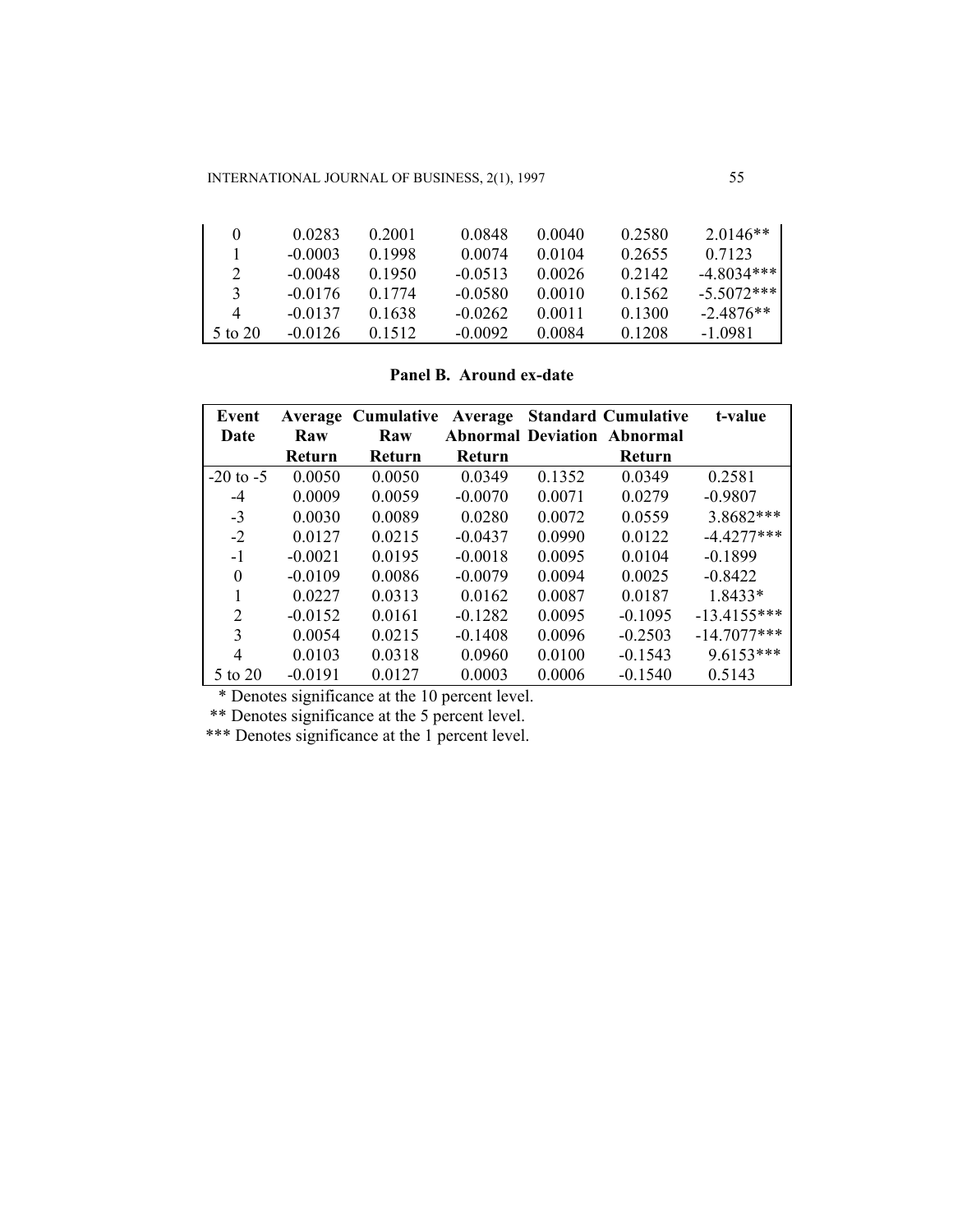

**Figure 1: Plot of returns around the announcement date of stock split** 

\* CRR and CAR are cumulative raw return and cumulative abnormal return, respectively.

Another phenomenon shown in Table 4 is a high return volatility surrounding the announcement of stock splits. In contrast to the evidence in the U.S. markets, where typically daily returns are less than one percent, we often observed large fluctuations in daily stock prices in the Hong Kong stock market. So the large magnitude of daily stock price movements may partially be due to the volatile nature of emerging stock markets.

#### **Reverse Stock Splits**

Tables 5 reports market responses to the announcement and the ex-dates of reverse stock splits for the pure reverse stock sample.<sup>10</sup> Event study results in Table 5 are analogous to event study results for the discretionary reverse split sample of Peterson and Peterson [11].<sup>11</sup> Panel A of Table 5 summarizes the stock market response to the announcement of reverse stock splits. Up to 5 trading days prior to the announcement day, the cumulative raw return is -0.5% while the cumulative abnormal return is -0.1%. These figures suggest that, in contrast to the stock split sample, reverse stock splits are not associated with a sustained positive or a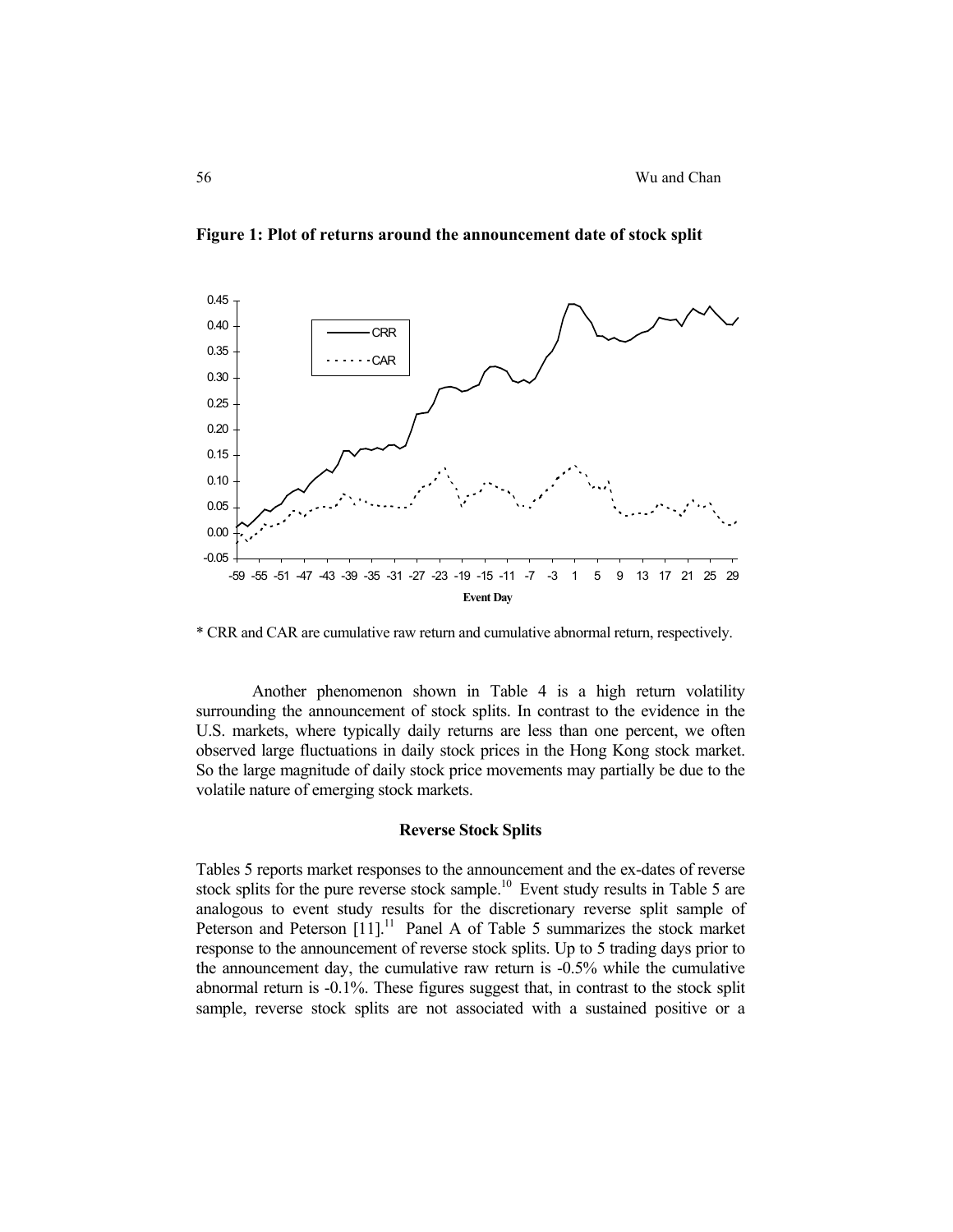negative return period for the stock. The neutral return figures are maintained throughout the pre-announcement period. For the 3-day announcement period, the daily abnormal returns are -0.2%, -1.0%, and -4.2%, respectively, contributing to a 3-day abnormal return of -5.4%. Only the Day 1 return is statistically significant at the  $10\%$  level (t-value = 1.92). After the announcement date, the reverse stock split sample experienced a downward drift. Panel B of Table 5 summarizes returns around the ex-date. Similar to Panel A, the return figures are not significant at conventional levels. After the ex-date, there is also evidence of a downward drift in abnormal returns. The cumulative abnormal return at Day 20 drops 5% following the ex-date. Figure 2 illustrates the cumulative raw return and the cumulative abnormal return for the reverse stock split sample.

# **Table 5. Market Model Abnormal Returns of Reverse Stock Splits for the Pure Sample**

Results for the event-study model,  $AR_{it} = r_{it} - \alpha_i - \beta_i r_{mt}$ , are for 26 reverse split stocks over the period 20 days before and 20 days after event dates (e.g., the announcement date and ex-date). The various returns are calculated as follows: Column 2, average of daily raw returns (RR) across the events; Column 3, cumulative average raw returns from Day -20 to τ, CRR  $=\sum_{t=-20} R_{t}$ ; Column 4, average of daily abnormal returns (AAR) across the events; Column 5, standard deviation for AR; Column 6, cumulative average abnormal return from Day -20 to τ, CAR $\tau = \sum_{t=-20}^{5}$  *AAR<sub>t</sub>*; Column 7, t-value t<sub>(AR)</sub> = AAR<sub>t</sub>/SD, where SD is the estimated standard τ

deviation of adjusted returns over the comparison period.

|               |               | <b>Event Date Average Cumulative Average</b> |           |        | <b>Standard Cumulative</b>         | t-value    |
|---------------|---------------|----------------------------------------------|-----------|--------|------------------------------------|------------|
|               | Raw           | Raw                                          |           |        | <b>Abnormal Deviation Abnormal</b> |            |
|               | <b>Return</b> | Return                                       | Return    |        | <b>Return</b>                      |            |
| $-20$ to $-5$ | $-0.0047$     | $-0.0047$                                    | $-0.0107$ | 0.0309 | $-0.0107$                          | $-0.3462$  |
| $-4$          | 0.0064        | 0.0017                                       | 0.0026    | 0.0044 | $-0.0081$                          | 0.5909     |
| $-3$          | 0.0065        | 0.0082                                       | 0.0030    | 0.0075 | $-0.0051$                          | 0.4000     |
| $-2$          | 0.0111        | 0.0194                                       | 0.0126    | 0.0132 | 0.0076                             | 0.9545     |
| $-1$          | 0.0010        | 0.0203                                       | $-0.0022$ | 0.0080 | 0.0053                             | $-0.2750$  |
| $\Omega$      | $-0.0087$     | 0 0 1 1 6                                    | $-0.0098$ | 0.0105 | $-0.0045$                          | $-0.9333$  |
|               | $-0.0419$     | $-0.0303$                                    | $-0.0416$ | 0.0217 | $-0.0461$                          | $-1.9170*$ |
| 2             | $-0.0207$     | $-0.0511$                                    | $-0.0170$ | 0.0152 | $-0.0632$                          | $-1.1184$  |
| 3             | $-0.0042$     | $-0.0553$                                    | $-0.0044$ | 0.0068 | $-0.0676$                          | $-0.6470$  |
| 4             | $-0.0038$     | $-0.0590$                                    | $-0.0030$ | 0.0074 | $-0.0706$                          | $-0.4054$  |

**Panel A. Around announcement date**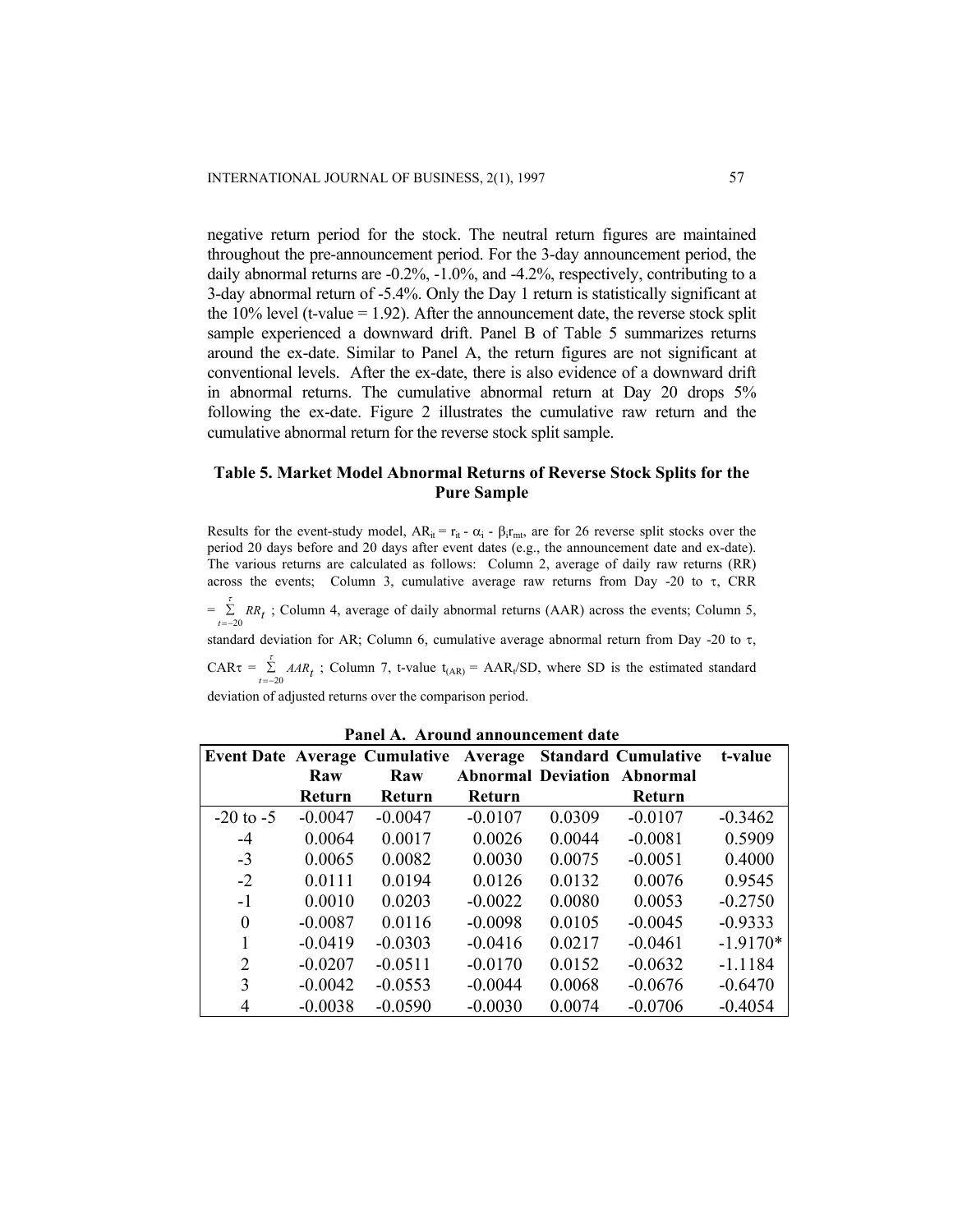|               | Panel B. Around ex-date  |                                    |                   |        |                                                                            |           |  |  |
|---------------|--------------------------|------------------------------------|-------------------|--------|----------------------------------------------------------------------------|-----------|--|--|
| Event<br>Date | Average<br>Raw<br>Return | <b>Cumulative</b><br>Raw<br>Return | Average<br>Return |        | <b>Standard Cumulative</b><br><b>Abnormal Deviation Abnormal</b><br>Return | t-value   |  |  |
| $-20$ to $-5$ | $-0.0056$                | $-0.0056$                          | $-0.0049$         | 0.0067 | $-0.0049$                                                                  | $-0.7313$ |  |  |
| $-4$          | 0.0015                   | $-0.0041$                          | 0.0002            | 0.0003 | $-0.0047$                                                                  | 0.6667    |  |  |
| $-3$          | 0.0196                   | 0.0155                             | 0.0141            | 0.0129 | 0.0093                                                                     | 1.0930    |  |  |
| $-2$          | 0.0057                   | 0.0212                             | 0.0064            | 0.0078 | 0.0157                                                                     | 0.8205    |  |  |
| $-1$          | $-0.0197$                | 0.0015                             | $-0.0155$         | 0.0136 | 0.0002                                                                     | $-1.1397$ |  |  |
| $\Omega$      | 0.0093                   | 0.0108                             | 0.0080            | 0.0091 | 0.0081                                                                     | 0.8791    |  |  |
|               | $-0.0090$                | 0.0018                             | $-0.0082$         | 0.0092 | 0.0000                                                                     | $-0.8913$ |  |  |
| 2             | $-0.0147$                | $-0.0129$                          | $-0.0152$         | 0.0134 | $-0.0152$                                                                  | $-1.1343$ |  |  |
| 3             | $-0.0213$                | $-0.0342$                          | $-0.0174$         | 0.0141 | $-0.0327$                                                                  | $-1.2340$ |  |  |
| 4             | $-0.0186$                | $-0.0527$                          | $-0.0131$         | 0.0124 | $-0.0457$                                                                  | $-1.0564$ |  |  |
| 5 to 20       | 0.0025                   | $-0.0502$                          | $-0.0041$         | 0.0056 | $-0.0499$                                                                  | $-0.7321$ |  |  |

5 to 20 0.0005 -0.0586 -0.0028 0.0061 -0.0734 -0.4590

\* Denotes significance at the 10 percent level.

# **Figure 2: Plot of returns around the announcement date of reverse stock split**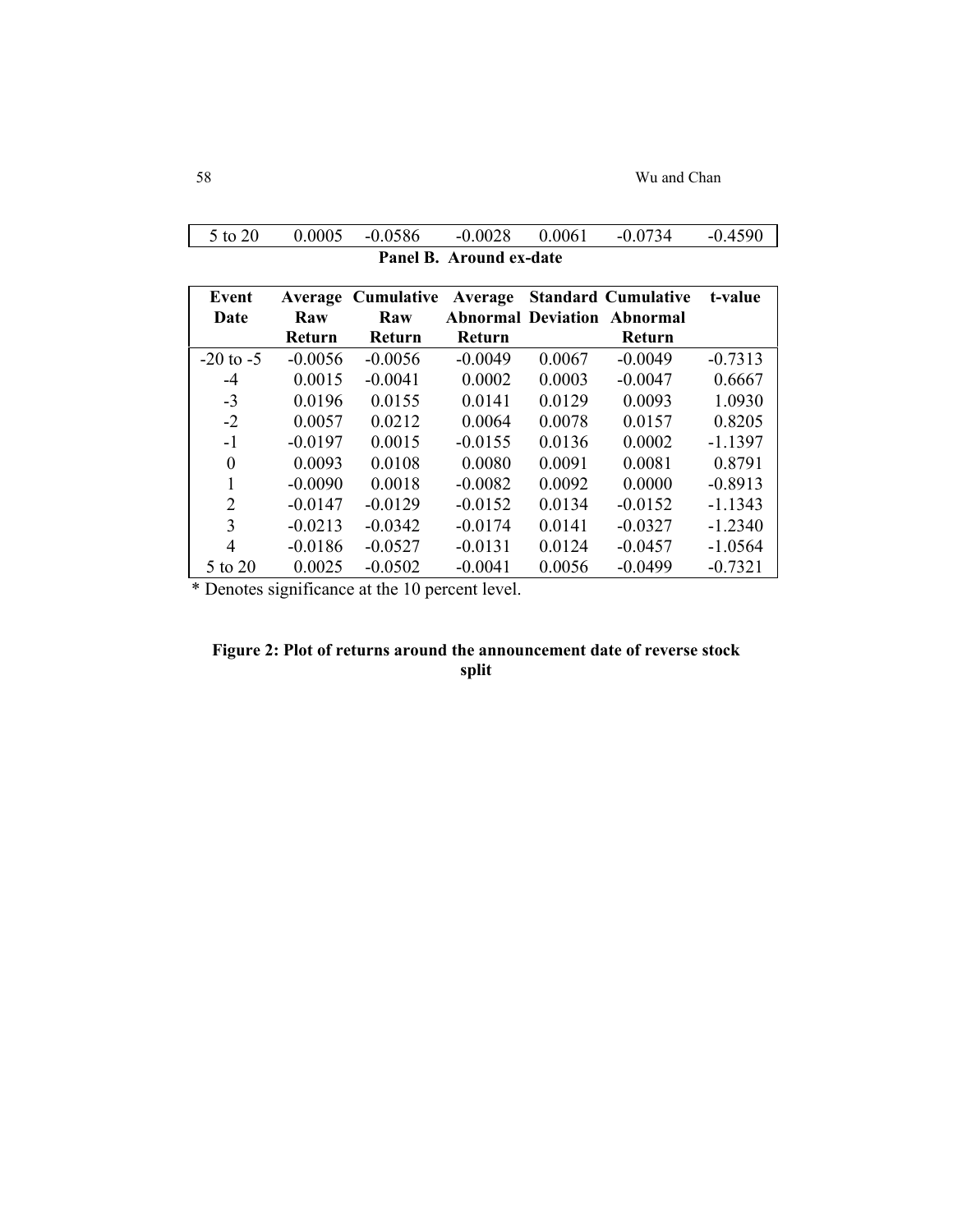

\* CRR and CAR are cumulative raw return and cumulative abnormal return, respectively.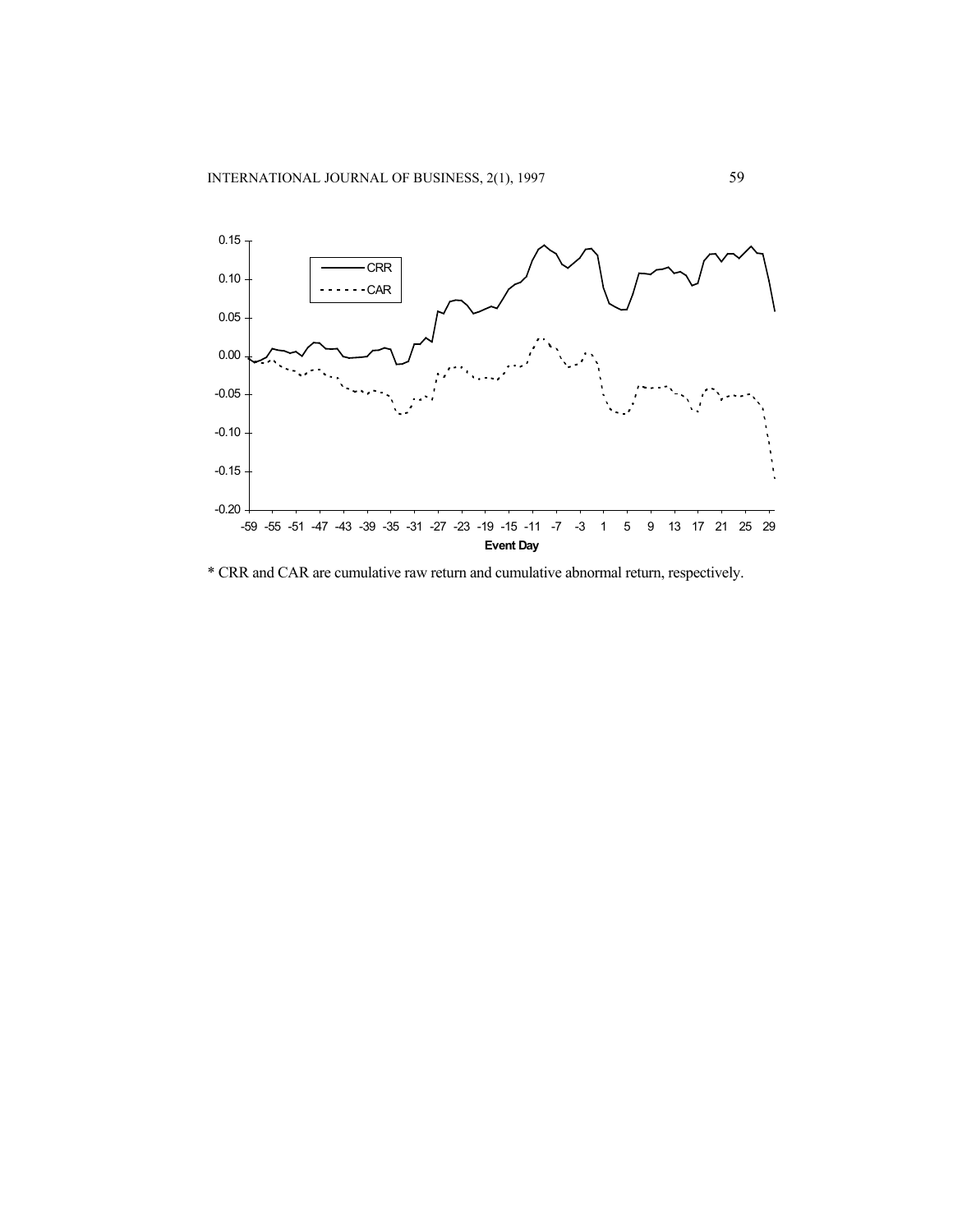#### **V. THE SPLIT FACTOR**

The second stage of our analysis concerns the usage of the SF in stock distributions. In particular, we investigate whether splitting firms use the SF as a device to adjust the level of stock price. Following [8], we used the following functional form to study the cross-sectional deviations of the SF as a function of firm, industry, or market-wide variables,

$$
SPLIT = \alpha + \beta_1 FIRM + \beta_2 IND + \beta_3 MKT + \varepsilon
$$
 (5)

where SPLIT is a measure of the magnitude of the SF;

 FIRM is a measure of firm-specific factors affecting the stock price; IND is a measure of industry-specific factors affecting the stock price; MKT is a measure of market-wide factors affecting the stock price; and ε is a residual term.

Since the SF is unlikely to be affected by confounding factors such as earnings announcements, we used in our analysis the whole sample of stock distributions to obtain a more powerful test result. For the split sample, we used the term  $ln(1 + SF)$  as a measure for the magnitude of the split. Because of the nonlinear nature of the distribution of SF, we took the natural logarithm of  $(1 + SF)$ . This measure is consistent with the methodology of the LL [8] study. For the reverse split sample, we used the term  $ln(1 + 1)$ S F ) as the measure for the intensity of the reverse split.12 As there occur extreme values of split factors as summarized in Table 1, we excluded those distributions with split indicators larger than 50. As a result of this treatment, our final sample, which represented 65 splits and 25

We use three proxies for potential influences on the usage of the SF as a tool to adjust the stock price to the "preferred level." Similar to LL [8], we define the market-wide factor, MKT, as the log-ratio of the pre-split stock price (i.e., the stock price one day prior to the split announcement date) to the average stock price of all firms listed on the SEHK in that year:

reverse splits, provided sufficient information for our analysis.

$$
MKT = \ln\left(\frac{P_{.1,j}}{P_M}\right) \tag{6}
$$

where  $P_{-1,j}$  is the stock price for firm j one day prior to the announcement date of the distribution and  $P_M$  is the average stock price for all stocks listed on the SEHK in that year. Also, we define the industry factor, IND, as the log-ratio of the presplit stock price to the average stock price of the same industry classification as defined by the  $SEHK^{13}$  in that year: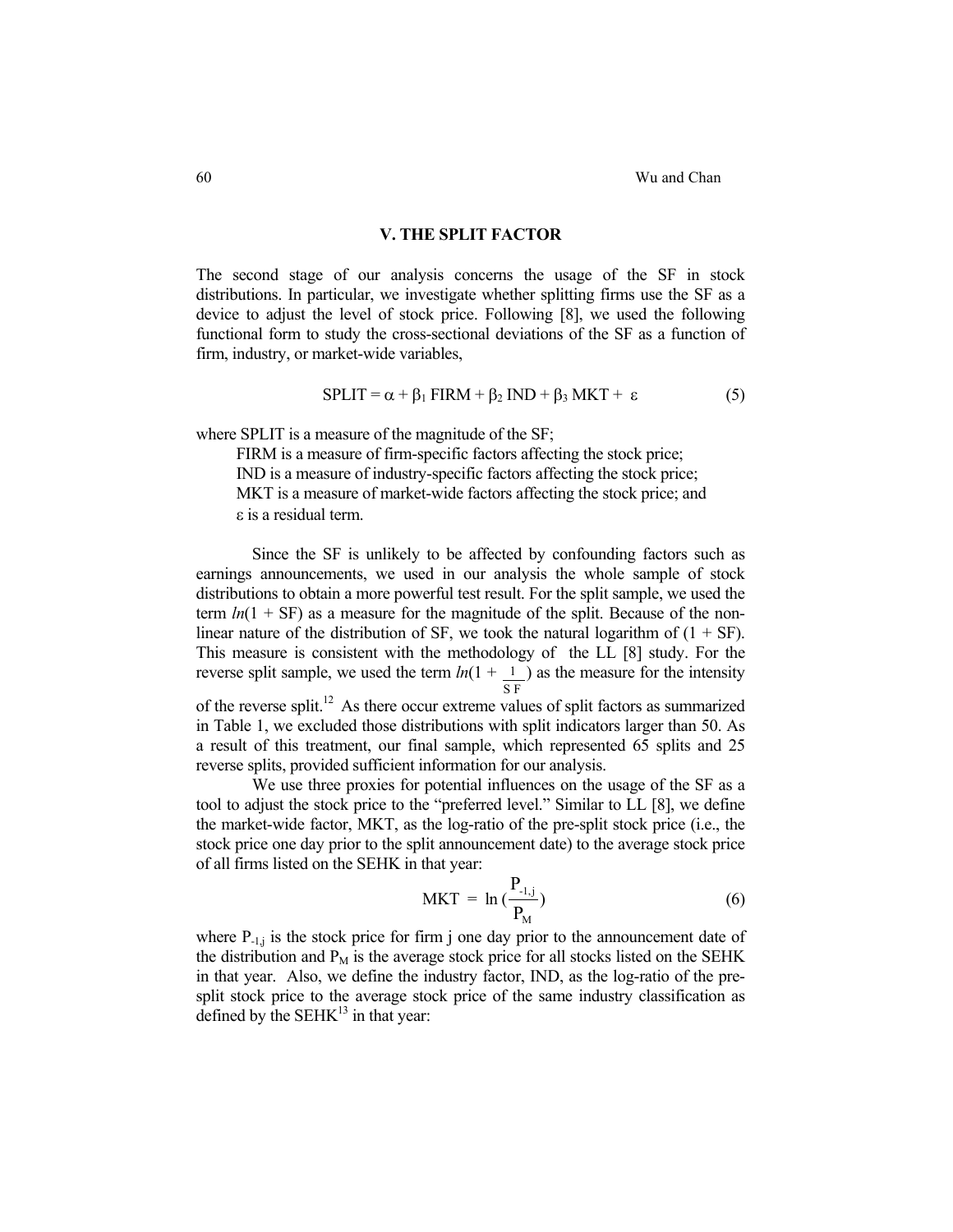$$
IND= \ln\left(\frac{P_{.1,j}}{P_{I}}\right) \tag{7}
$$

where  $P_{-1,j}$  is the stock price for firm j one day prior to the announcement date of the distribution and  $P<sub>I</sub>$  is the average stock price for all stocks listed in the same industry category of j in that year.

Lastly, we use the variable FIRM, defined as the log-ratio of the pre-split price to the average stock price for a one-year period prior to the stock distribution ending the last trading day of the previous year, as the indicator of a firm-specific factor indicating the "preferred" trading range of the stock price:

$$
\text{FIRM} = \ln\left(\frac{P_{.1,j}}{P_J}\right) \tag{8}
$$

where  $P_{-1,j}$  is defined as in Equations (6) and (7) and  $P_J$  is the historical average stock price for firm J.

Our hypothesis of "preferred trading price" suggests that firms use the magnitude of the SF to "adjust" the stock price to the preferred range. While LL [8] use only market-wide and industry-specific indicators to account for this preference, we hypothesize that firms adopt a specific trading range for the firm itself. Thus, our reasoning would lead to a stronger effect of the firm specific indicator (FIRM) over the industry (IND) and market (MKT) variables. Table 6 summarizes the regression results of SF using FIRM, IND, and MKT as the explanatory variables. Panel A of Table 6 shows that for the split sample, the variable FIRM is positive and significant for all model specifications. In Model 1 the regression result suggests that FIRM is strongly related to the use of SF: When the pre-split stock price is more deviated from the historical stock price, the SF adopted by the splitting firm is likely to have a larger magnitude. This relation is significant at the 1% level with a t-value of 3.872. Also, the adjusted  $R^2$  of 0.2058 suggests that the variable FIRM can explain a significant portion of the crosssectional variations in SF.

Model 2 of Panel A indicates that when the variable IND enters into the regression, IND is positive and significant at the 10% level with a t-statistic of 1.822. Also, FIRM remains positive and significant at the 1% level. The adjusted  $R<sup>2</sup>$  is 0.2391, indicating a moderate improvement in the explanatory power of the equation with IND. Model 3 includes FIRM, IND, and MKT in the regression. Contrary to the results of LL [8], our regression result shows that MKT is not statistically significant. Also, IND has changed its sign, but the new coefficient is insignificant. FIRM is the only variable that is significant with a t-statistic of 3.139. Lastly, Model 3 shows that the variable MKT provides no improvement in the explanatory power of the regression suggested by a reduction in the adjusted  $R^2$  to  $0.2337.<sup>14</sup>$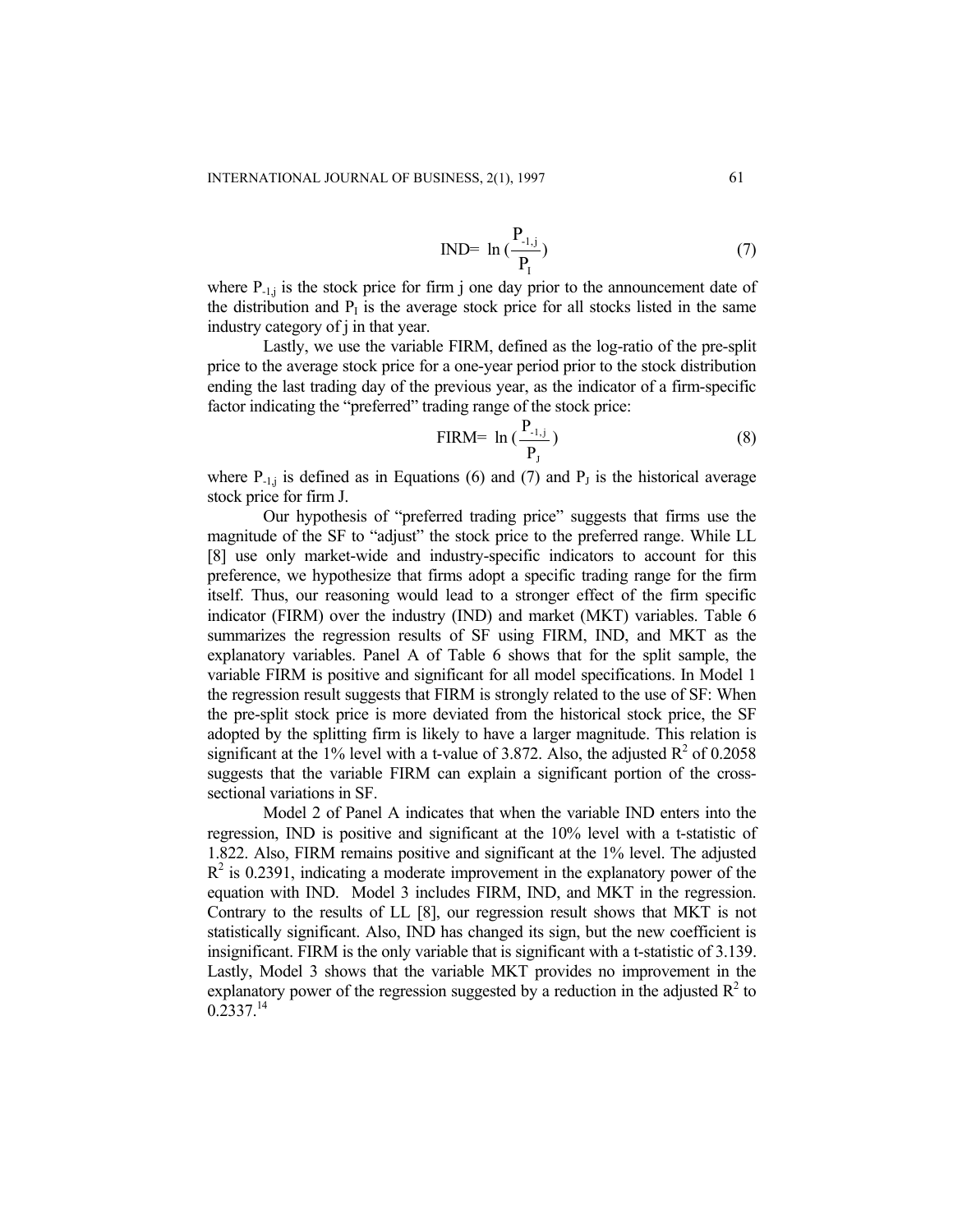Panel B of Table 6 summarizes the regression results of the SF using the reverse split sample. Unlike the split sample, Panel B shows that the coefficient of FIRM is positive in Model 1 but reverses signs in Models 2 and 3. Also, in all model specifications, FIRM is not statistically significant. The only variable with a significant coefficient is IND, which has a positive and significant coefficient in Model 2. This fact suggests that when the pre-split price is "high" relative to the industry average, the value  $1 + 1$ S F is also high; i.e., the stock is split into more shares. However, this relation is no longer significant when the variable MKT is included in Model 3.

#### **Table 6. Cross-sectional Regression of Split Factor**

Results of the regression of the split factor (SPLIT) on the firm-specific factor (FIRM), industryspecific factor (IND) and market-wide factor (MKT) in the period 1986-92. The explanatory variables are defined as follows: FIRM = *ln* ( Pre-split Stock Price / Average Stock Price of Firm ), IND = *ln* ( Pre-split Stock Price / Average Industry Stock Price ), and MKT = *ln* ( Pre-split Stock Price / Average Market-wide Stock Price ). The t-statistic is in parentheses.

#### **Panel A. Split sample (sample size = 65)**

|       | Coefficient estimates  |                         |                   |         |            |
|-------|------------------------|-------------------------|-------------------|---------|------------|
| Model | <b>FIRM</b>            | <b>IND</b>              | <b>MKT</b>        | F-value | Adj. $R^2$ |
|       | 0.2999                 |                         |                   | 14.99   | 0.2058     |
|       | $(3.872***)$           |                         |                   |         |            |
| 2.    | 0.2569<br>$(3.872***)$ | 0.0775<br>$(1.822*)$    |                   | 9.49    | 0.2391     |
| 3.    | 0.2511<br>$(3.139***)$ | $-0.0821$<br>$(-0.401)$ | 0.1704<br>(0.797) | 6.49    | 0.2337     |

Model:  $SPLIT = \alpha + \beta_1 FIRM + \beta_2 IND + \beta_3 MKT + \varepsilon$ 

# **Panel B. Reverse Split sample (sample size = 25)**

Coefficient estimates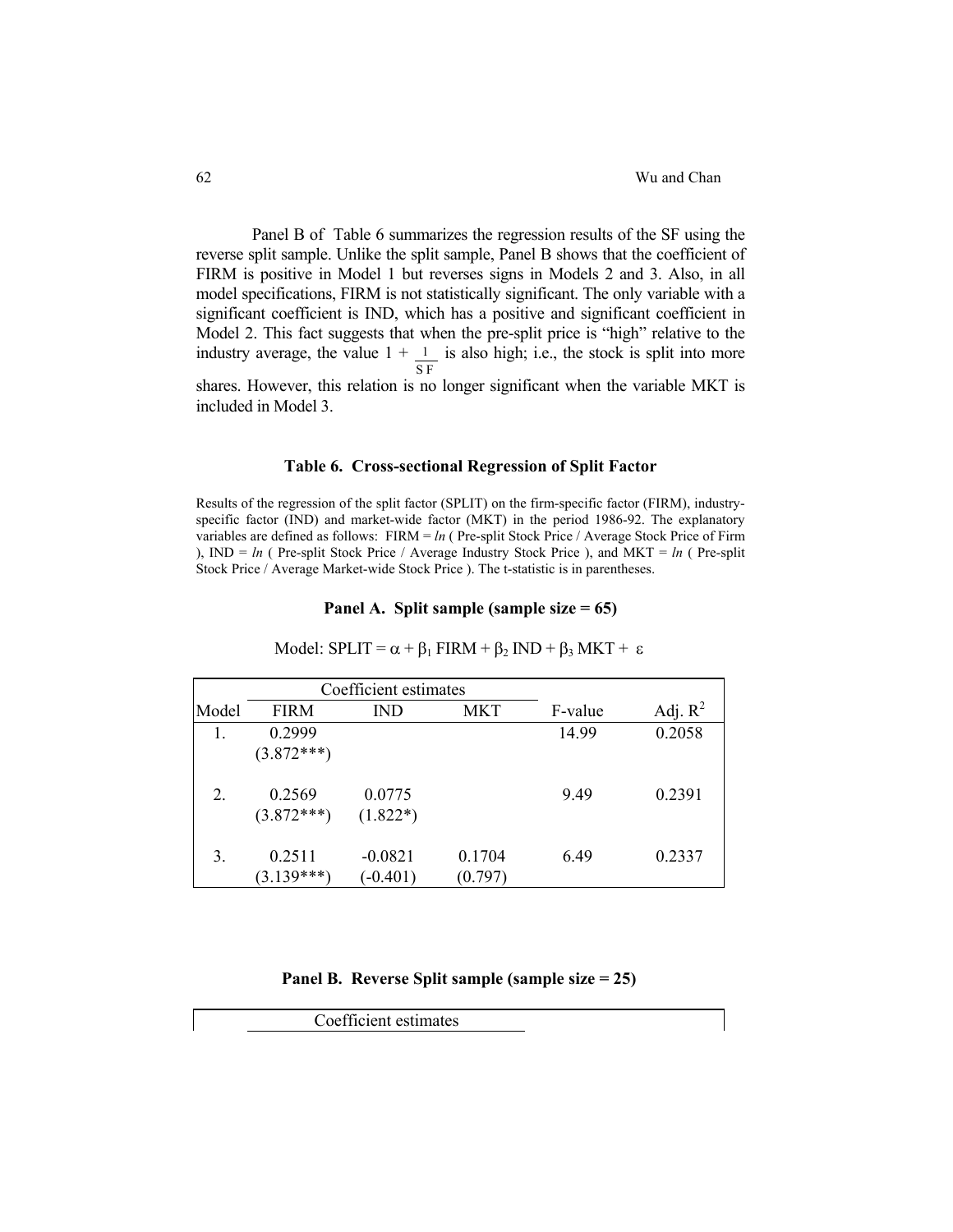| Model  | <b>FIRM</b> | <b>IND</b>   | <b>MKT</b> | F-value | Adj. $R^2$ |
|--------|-------------|--------------|------------|---------|------------|
| 1.     | 0.1147      |              |            | 1.561   | 0.0220     |
|        | (1.250)     |              |            |         |            |
|        |             |              |            |         |            |
| 2.     | $-0.0407$   | 0.4262       |            | 8.521   | 0.3757     |
|        | $(-0.485)$  | $(3.821***)$ |            |         |            |
|        |             |              |            |         |            |
| 3.     | $-0.0342$   | 0.0737       | 0.3608     | 6.176   | 0.3831     |
|        | $(-0.409)$  | (0.223)      | (0.319)    |         |            |
| $\sim$ | $\cdot$     | .            |            |         |            |

\* Denotes significance at the 10 percent level.

\*\* Denotes significance at the 5 percent level.

\*\*\* Denotes significance at the 1 percent level.

# **VI. CONCLUSIONS**

In this paper we have conducted a comprehensive study of the Hong Kong stock market. Hong Kong provides several favorable features to further our understanding of why firms initiate stock splits and reverse stock splits. First, Hong Kong firms appear to be frequent users of stock distributions. Our sample collection procedures allowed us to identify a sample of firms which initiate "clean" splits and reverse splits in the sample period, thus avoiding the contaminating effects of including stock dividends in our sample. Second, we included in our analysis both splits and reverse splits. Our separate treatments of these two events enabled us to distinguish the possible difference in a firm's motivations for these events. Third, we improved upon the Lakonishok and Lev [8] hypothesis of an "optimal price range" by adopting a firm specific variable of historical stock price to explain cross-sectional differences in the use of the spilt factor.

 Our analysis on valuation effects of stock distributions showed that stock splits in Hong Kong are in general associated with a large positive return surrounding the announcement date. The three-day announcement day abnormal return averages 18.2%, which is highly significant. This result is consistent with event studies of stock splits such as those conducted by Grinblatt, Masulis, and Titman [7] and Lamoureux and Poon [9], but the magnitude is higher. We also documented an immediate reversal of the stock return after the announcement date. On the ex-date, however, we did not find a significant market response. This result contrasts the positive stock market reactions documented in the literature.

 On the reverse stock split sample, we found a negative stock market reaction similar to the results of Peterson and Peterson [11]. However, the returns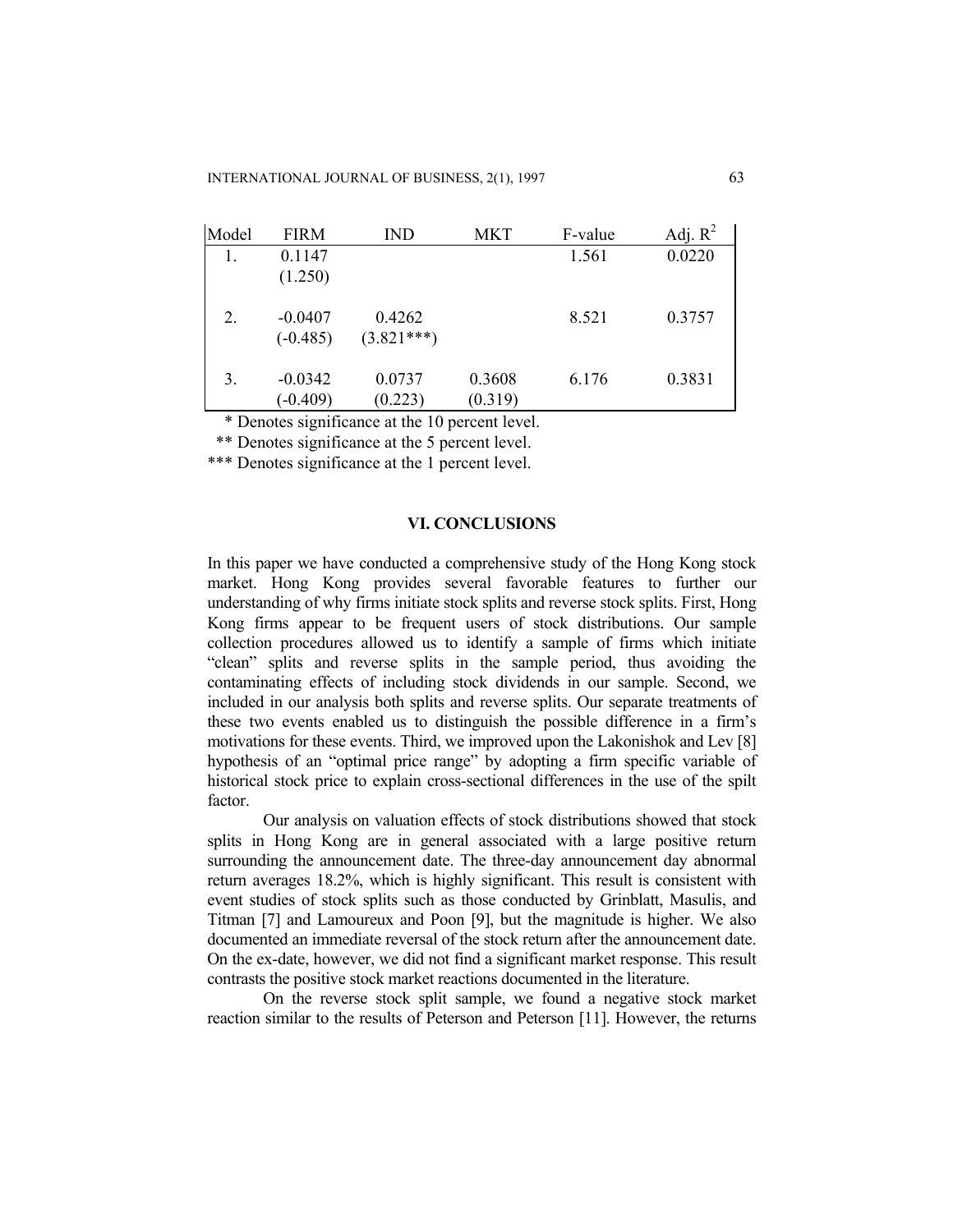are not statistically significant. This may be due to the relatively small size of the reverse split sample.

 Our analysis of the cross-sectional distribution of the split factor provides strong support for the "optimal price range" hypothesis in the stock split sample. We found that the coefficients of the relative price of the pre-split price to the historical firm price, the industry average price, and the market average price are all positive. Among the three variables, we found that the relative price of the presplit price to the historical firm price is most prominent in explaining the usage of the split factor. However, we did not find any systematic pattern in the reverse split sample.

 Our cross-sectional results can be interpreted in the following way. If firms intend to appeal for a long-term price target, which can be proxied by a historical average price, firm managers may actively use the magnitude of the split factor to achieve such a task. In the case of reverse splits, one needs to bear in mind that these firms usually suffer from a downward drift in stock return. Hence, the reverse stock split can be viewed as a passive reaction to an erosion in operating performance rather than an active means to achieve a specific objective.

 Last but not least, the question of whether the split (or the split factor) is related to the stock market reactions is still debatable. For example, Brennan and Copeland [2] attest that the stock split serves as a signalling device based on the transaction cost argument; i.e., that given the fixed (100) shares per round lot, a split is associated with a change in the transaction cost. Alternatively, Anshuman and Kalay [1] argue that as a result of discrete quoted prices, a split will induce traders to temporarily aggregate their trading when the expected loss of liquidity is lower. Thus, splits can lead to increased liquidity and an associated positive stock return. These arguments, however, do not receive general acceptance because both issues of whether a stock split is a costly signal and whether liquidity increases after the split are not very clear. In the case of splits in Hong Kong, the firm has the discretion to alter the lot size and, hence, the tick size. While not reported in this paper, we have investigated the trading volume and the bid-ask spreads of the firms in our sample. We did not find significant changes in either the trading volume or the bid-ask spread. Thus, the link between the size of the split and its valuation effect would yield to a subject of further investigation.

# **NOTES**

1. The Stock Exchange of Hong Kong (SEHK) provides no guideline on the number of shares per round lot. In our sample all firms with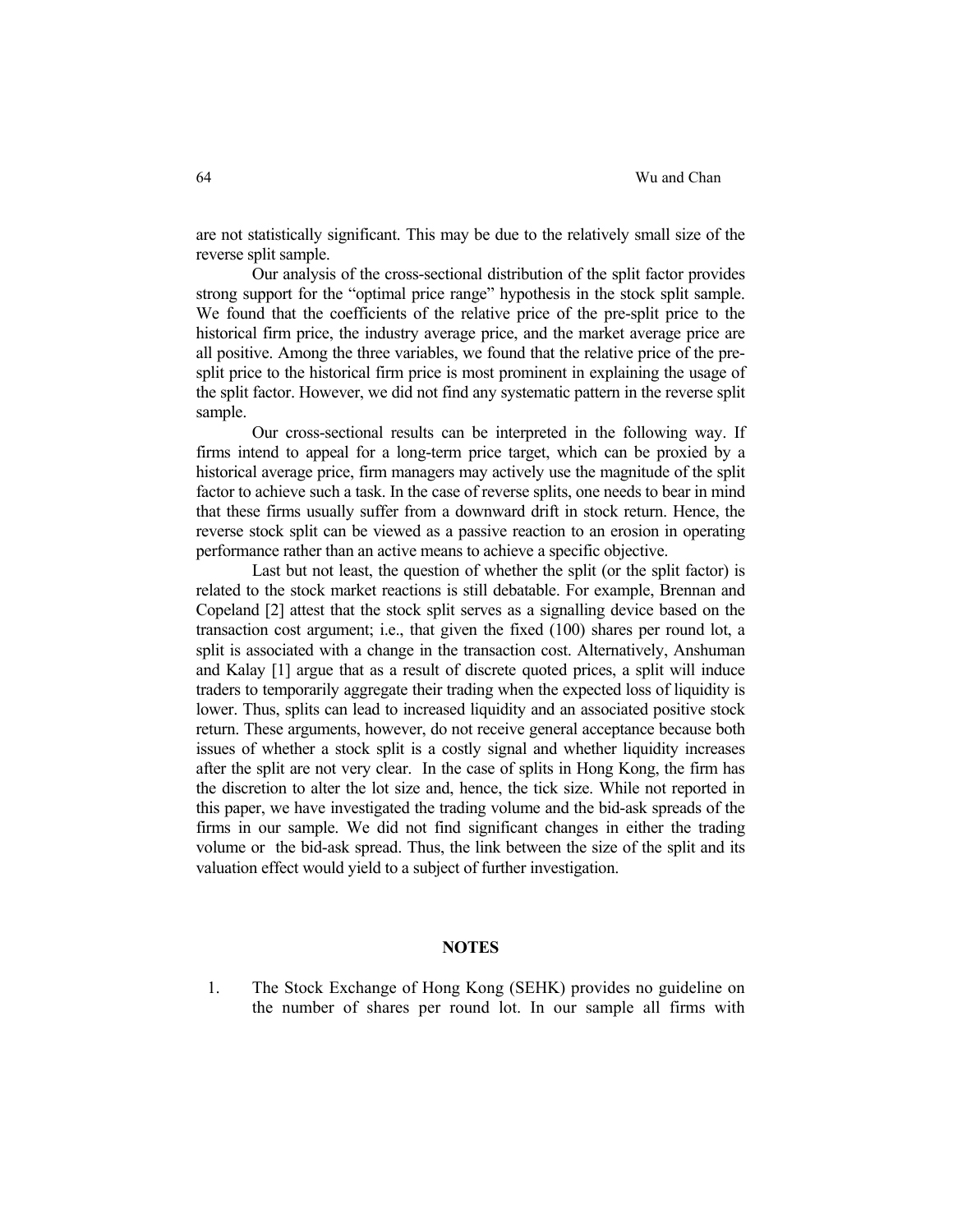available data announce a change in the number of shares per round lot simultaneously with the announcement of the split factor. In general, the number of shares is to be adjusted such that the dollar value per round lot is lower than the value prior to the announcement for the stock split sample and higher than the pre-announcement level for the reverse split sample. For example, the Sincere Co., Ltd., initiated a 20 for-1 split effective April 20, 1990. The size per round lot subsequent to this split is adjusted from 500 shares to 1,000 shares. Based on the average pre-split price of \$90 in April, the dollar value per round lot is adjusted from HK\$45,000 to HK\$4,500.

- 2. Typically, a firm needs to expand the number of authorized shares before the issuance of new securities. This is done at the firm's annual meeting by passing a motion to increase the share base and subsequently applying to the SEC for such a change. It can be argued that to some extent this step puts some limitation on the usage of such activities.
- 3. The immediate consequence of a stock split or a reverse stock split is the change in the stock price. It is not clear whether a lower (as in the case of a stock split) or a higher (as in the case of a reverse stock split) would convey a clear signal of the value of the firm. One possible implication of firm value is that the lot size of the stock is affected: If the number of shares per round lot remains the same, the lot size (in dollars) will be reduced in a stock split. Such a change in market microstructure of the stock may have implications on trading costs on investors (see [5]).
- 4. For example, investors may infer a relatively high share price as a large in a mature industry. Similarly, a relatively low share price may be associated with a small and growing company. Thus a young company with fast growth would like to stay in a low share price range, whereas a more mature company would like to remain in a high share price category. Conversely, stocks that have declined significantly in price may prefer to maintain a higher stock price to avoid being labeled as a "penny stock."
- 5. We collected from the *Fact Book* and the *Securities Bulletin* a total of 266 stock dividends made within the sample period covered by this study. We did not adopt the stock dividend sample in our study for three reasons. First, stock dividends (also called bonus shares) are almost always distributed with cash dividends. Thus, a "pure" sample of stock dividends is impossible to assemble. Second, the size (i.e., the percentage of new shares distributed) is quite small. Although there were a few cases in which the distribution sizes exceeded one, the majority of distribution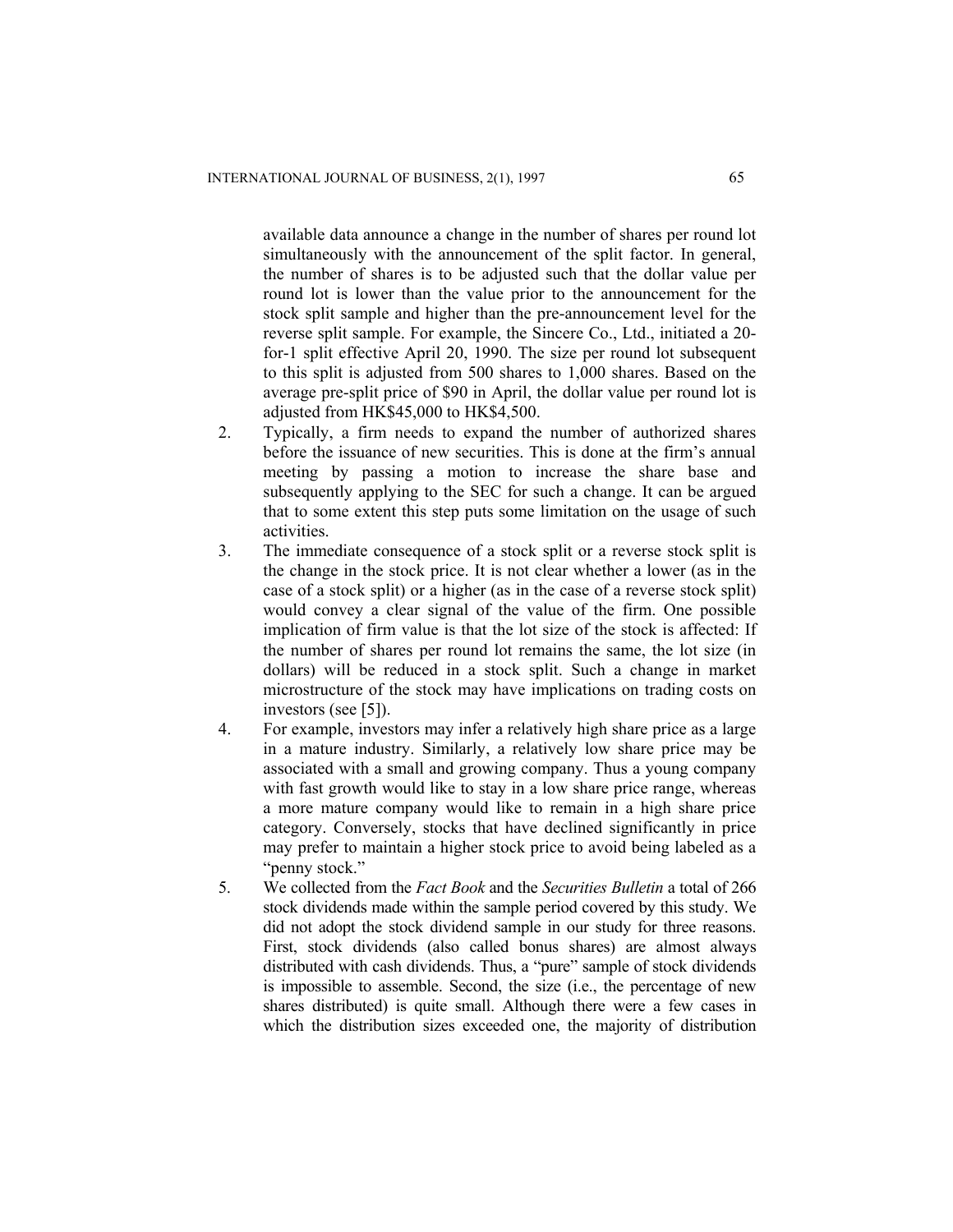sizes covered 10%, 20%, and 25%. These measures also represented the 25 percentile, the median, and the 75 percentile of the size distribution. Based on this observation, we doubt if the stock dividend acts as an active means to regulate the level of the stock price. In addition, since stock dividends are usually distributed along with cash dividends, it is plausible that the stock dividend is, in general, used as a substitute/complement for the cash dividend, as suggested by Lakonishok and Lev [8].

- 6. There were 66 stock-splitting firms and 27 reverse stock-splitting firms over the 7-year sample period.
- 7. Similar to the case of the United Kingdom, companies in Hong Kong typically issue seasoned equity through rights issues. Rights issues are therefore analogous to seasoned equity offerings in the U.S. capital markets.
- 8. The stock market performance in Hong Kong experienced wide fluctuations over the sample period. In 1986 the Hang Seng Index showed a 25% return. In 1987 the stock market advanced sharply in the first nine months and then suffered an intense decline in October. Over the year the Hang Seng advanced by 47.2%. The returns of the Hang Seng in 1988 through 1992 were, -11.4%, 8.8%, 8.9%, 14.7%, and 59.8%, respectively. [Source: *Hong Kong Monthly Digest of Statistics* published by the Census and Statistics Department, Hong Kong Government, various issues].
- 9. We also calculated the event study results using the whole sample of 67 firms. The results are not materially different from the result using the pure sample.
- 10. Again, we calculated the market responses using the whole sample of 29 firms. The results are not materially different from the result using the pure sample.
- 11. Peterson and Peterson [11] found that while the discretionary reverse split sample showed a negative stock price reaction, the valuation effect on reverse split announcements of the non-discretionary sample was positive.
- 12. Our measure of the split intensity in the split sample is the same as the one used in LL [8]. Since the LL study does not cover reverse stock splits, we adopted the measure in the reverse split analysis that parallels the measure for the split sample. We note that both measures are indicators of the magnitude of the distribution: a large value of  $ln(1 + SF)$  suggests a larger split factor; similarly, a larger value of  $ln(1 + 1)$ S F ) suggests a

reverse split of a "large" magnitude (i.e., each old share is split into more new shares).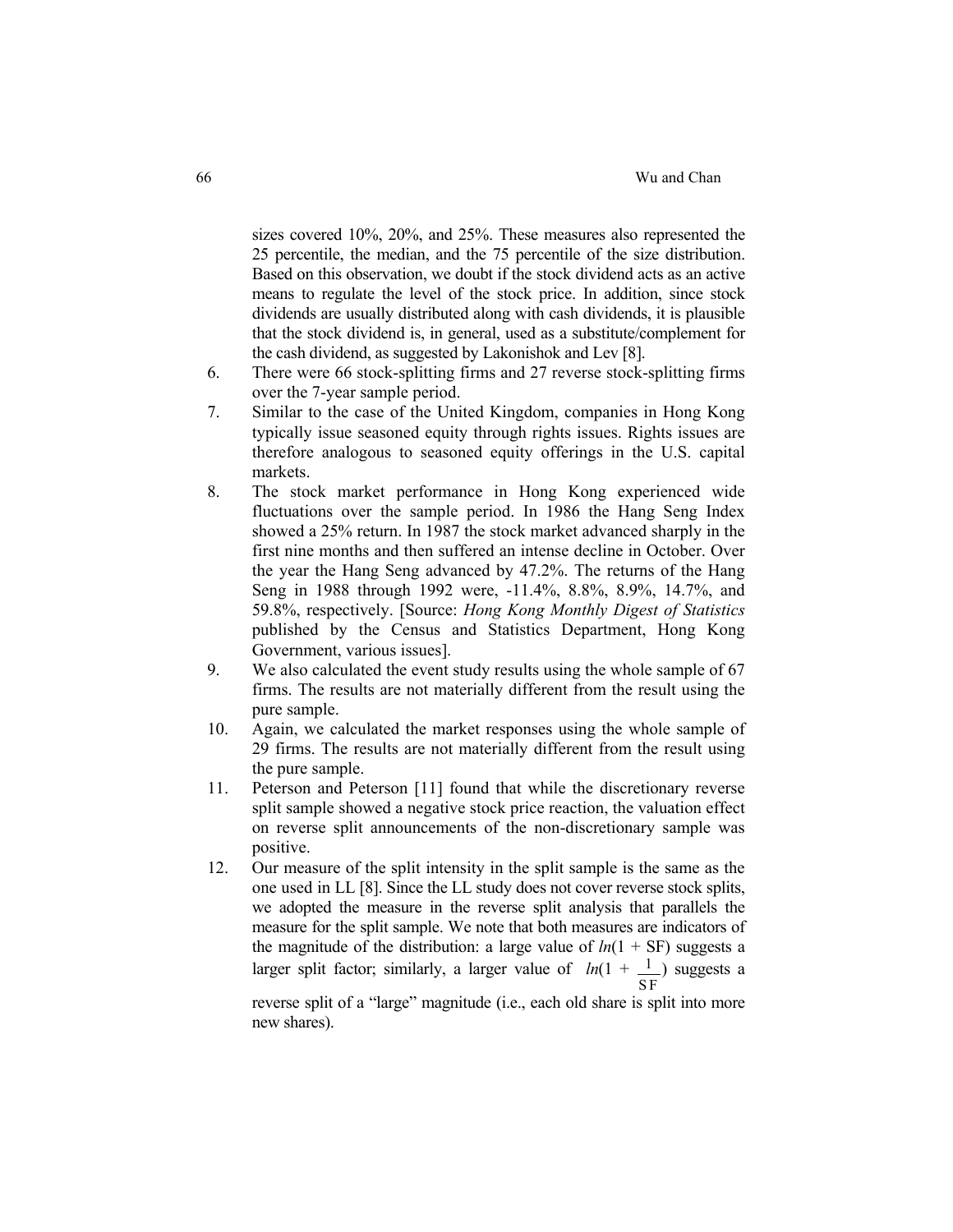- 13. The SEHK has defined four categories of industries for Hong Konglisted companies: Financial, Utilities, Property, and Industrial Commercial. We followed this classification rule to account for the industry effect in determining the optimal stock price.
- 14. The most significant difference between our analytical method and that of LL [8] is that LL do not include the variable FIRM in their crosssectional models. We repeated the LL methodology, excluding the variable FIRM, and obtained results similar to those of LL.

# **REFERENCES**

- [1] Anshuman, V. and Kalay, A. (1994). "Can Splits Create Market Liquidity? Theory and Evidence." Working Paper. Boston College.
- [2] Brennan, M., and Copeland, T. E. (1988). "Stock Splits, Stock Prices and Transactions Costs." *Journal of Financial Economics*. 22, (October), 83- 101.
- [3] Brennan, M., and Hughes, P. (1991). "Stock Prices and the Supply of Information." *Journal of Finance*. 46, (December), 1665-91.
- [4] Brown, S., and Warner, J. (1985). "Using Daily Stock Returns: The Case of Event Studies." *Journal of Financial Economics*. 14, (March), 3-31.
- [5] Copeland, T. (1979). "Liquidity Changes Following Stock Splits." *Journal of Finance*. 34, (March), 115-41.
- [6] Fama, E., Fischer, L., Jensen, M., and Roll, R. (1969). "The Adjustment of Stock Prices to New Information." *International Economic Review*. (February), 1-21.
- [7] Grinblatt, M., Masulis, R. and Titman, S. (1984). "The Valuation Effects of Stock Splits and Stock Dividends." *Journal of Financial Economics*. 13, (December), 461-90.
- [8] Lakonishok, J., and Lev, B. (1987). "Stock Splits and Stock Dividends: Why, Who, and When." *Journal of Finance*. 42, (September), 913-32.
- [9] Lamoureux, C. and Poon, P. (1987). "The Stock Market Reaction to Stock Splits." *Journal of Finance*. 42, (December), 1347-70.
- [10] McNichols, M. and Dravid, A. (1990). "Stock Dividends, Stock Splits, and Signalling." *Journal of Finance*. 45, (July), 857-79.
- [11] Peterson, D. and Peterson, P. (1992). "A Further Understanding of Stock Distributions: The Case of Reverse Stock Splits." *Journal of Financial Research*. 15, (Fall),189-205.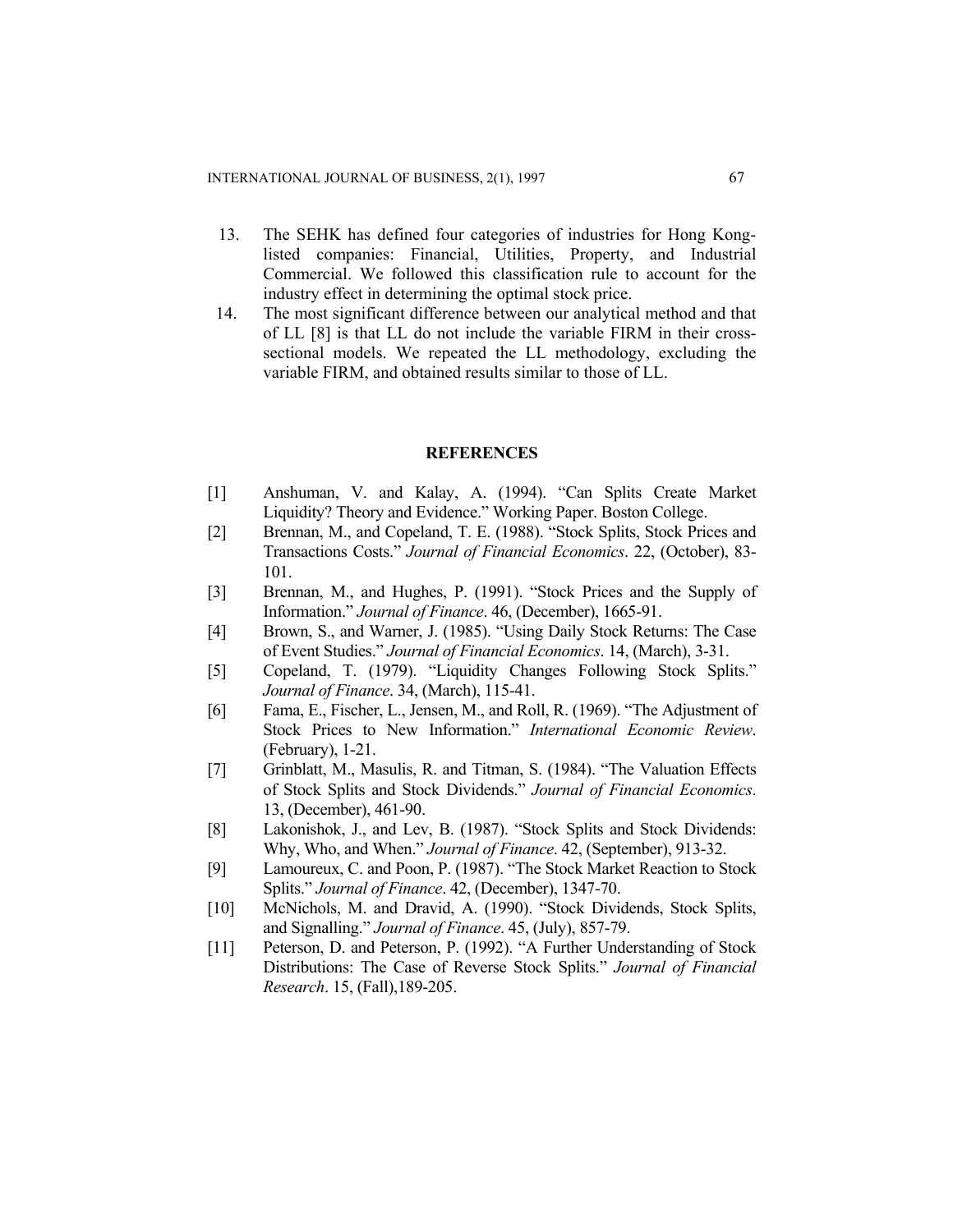[12] Vijh, A. (1994). "The Spin-off and Merge Ex-date Effects." *Journal of Finance*. 49, (June), 581-609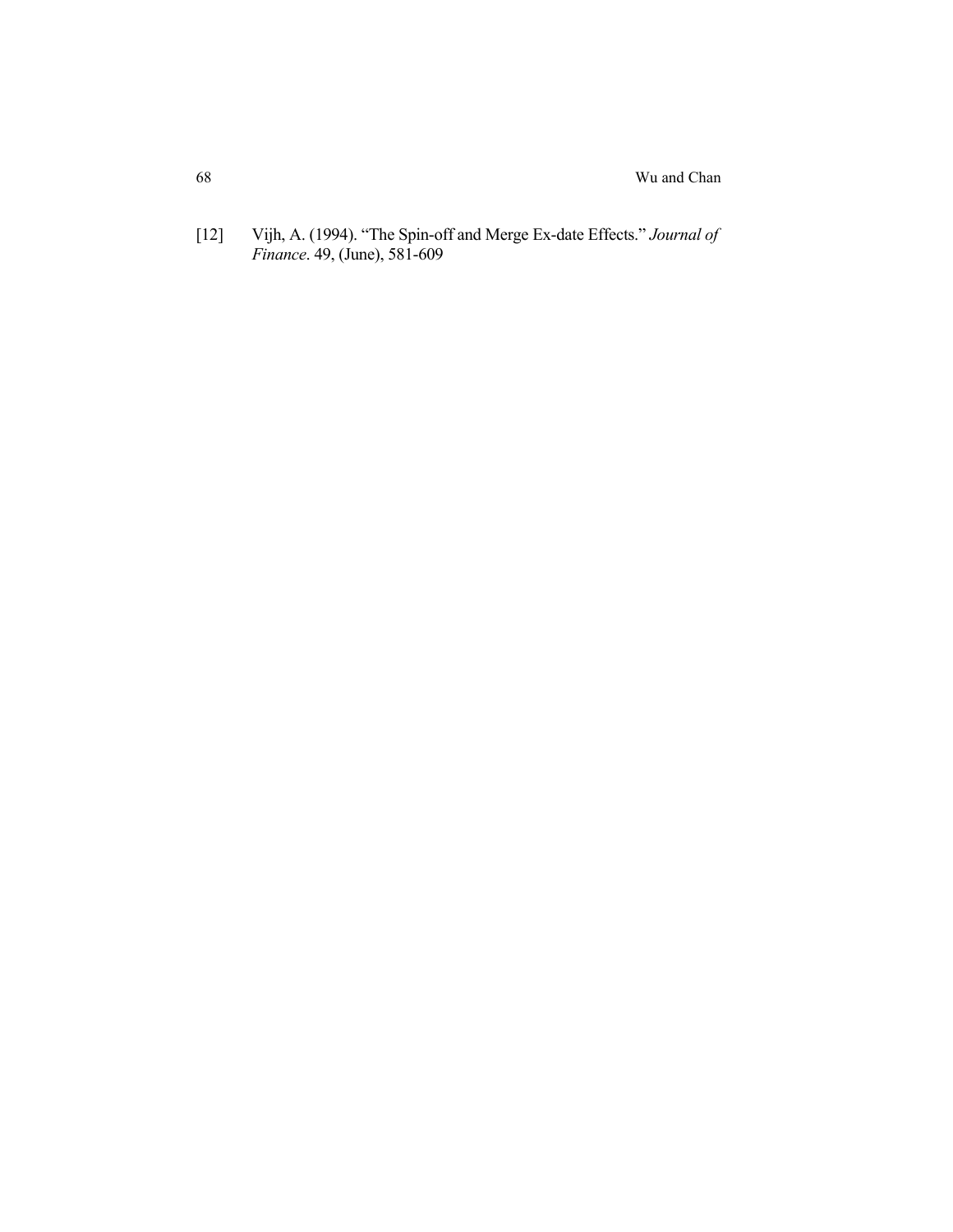



\* CRR and CAR are cumulative raw return and cumulative abnormal return, respectively.

Lifan Wu and Bob Y. Chan, Department of Economics and Finance, City University of Hong Kong, Tat Chee Avenue, Kowloon, Hong Kong.

Copyright©1997 by SMC Premier Holdings, Inc. All rights of reproduction in any form reserved.